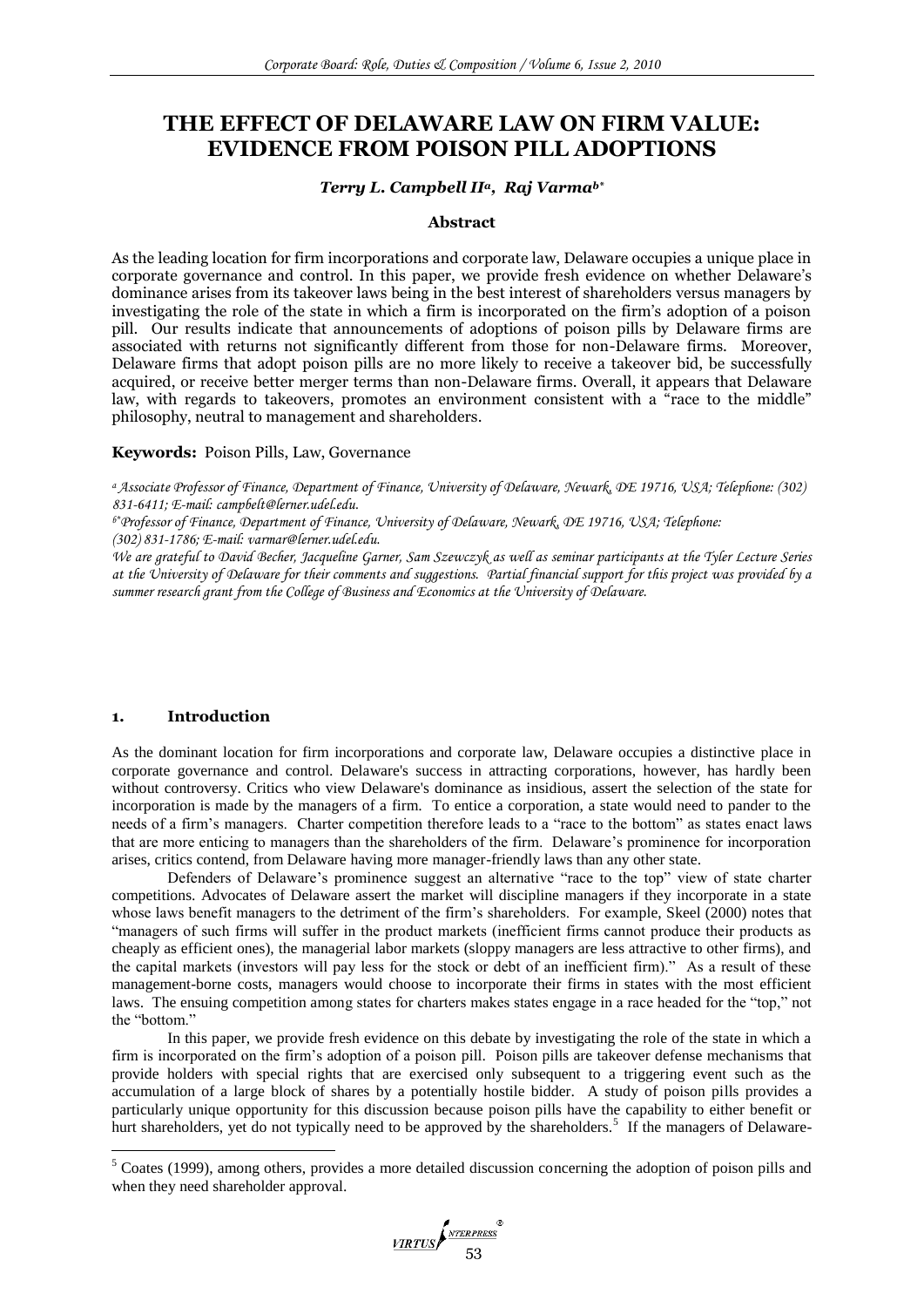incorporated firms represent the interest of shareholders, they are unlikely to use poison pills to harm shareholders. Since the market can easily observe the state of incorporation, this effect should be captured by the common stock-price response to the announcement of the adoption of a poison pill. In contrast, if managers of Delaware-incorporated firms represent their own interests to the detriment of shareholders interests, these managers may use poison pills to harm shareholders and this effect should also be captured by the common stock-price response to the announcement of the adoption of a poison pill.

Prior research studies on the effects of state incorporation on shareholder wealth typically include all states other than Delaware into a single group. Recent research (Bebchuk and Cohen, 2003; Bebchuk and Hamdani, 2002), however, indicates that different factors may influence in-state and out-of-state incorporations. For example, Bebchuk and Cohen (2003) argue that a so-called "home-state bias" (firms headquartered and incorporated in the same state) may exist because a company located in its home state "may hope that its stature and clout in that state would lead judges or public officials to give it a favorable treatment with respect to some corporate law issues that mat arise." They further assert that "a company located in a state might expect that if it displays "local citizenship" by incorporating in the state, it would increase the chances of getting favorable treatment from public officials on issues unrelated to corporate law that might arise in its dealings with the state." Accordingly, we restrict our base sample (henceforth refereed to as Delaware firms) to firms incorporated in Delaware but headquartered in a state other than Delaware. Furthermore, for comparison purposes, we construct a sample of firms (henceforth refereed to as non-Delaware firms) incorporated and headquartered in two different states, neither of which is Delaware.

Our research differs from previous work on state incorporations. As noted in the next section, much of the recent research on the relation between state incorporation and firm value is regarded as controversial because of potential endogeneity and other problems. In contrast, our investigation examines the change in firm value associated with the adoption of poison pills by Delaware and non-Delaware firms, which are exogenous events. Our motivation for using this procedure comes from extant empirical research on the use of two different approaches for examining the effects of various governance attributes (such as board independence, institutional and blockholder ownership) on firm value. The first approach is to examine the relation between a governance attribute and firm performance while the second approach is to investigate a discrete task performed by a firm"s board of directors (such as replace the CEO) given the governance attribute. See, for example, Bhagat and Black (1999) for a summary of the evidence on the effects of board independence using both of these approaches. Whereas each approach has merits and demerits, the use of both approaches provides for a more complete analysis.

For our sample of firms, we document that Delaware firms experience significantly positive returns surrounding the announcement of a poison pill adoption while non-Delaware firms experience insignificantly negative returns. However, in multivariate analysis when we control for board size and independence as well as other firm specific variables, the Delaware advantage disappears. This result is constant through time and robust to firm size which suggests that, on average, the adoption of a poison pill does not inherently benefit or harm shareholders. Moreover, Delaware firms adopting poison pills are no more likely to receive a takeover bid or attract better merger terms than non-Delaware firms in the three years following the poison pill adoption. Thus, it appears firm value is impacted the same for both Delaware and non-Delaware firms around poison pill adoptions.

It is possible, however, that there are additional forces impacting the wealth effects if poison pill adoptions. Recent work has focused on the impact that the interaction and number of anti-takeover provisions has on firm value. For example, Bebchuk and Cohen (2004) argue the combination of a poison pill and a charter provision staggered board insulate management from the market for corporate control and find these firms are worth less than counterparts without this combination. Moreover, Gompers, Ishii and Metrick (2003) find a negative relation between firm value and the absolute number of anti-takeover provisions. We fail to find a relation between announcement returns associated with a poison pill adoption and either the existence of a staggered board or other measures of anti-takeover provisions. Rather than favoring managers or shareholders, it appears the Delaware takeover laws and court system have managed to maintain a neutral approach which we term a "race to the middle."

The remainder of this paper is organized as follows. In the next section we examine the effect of out-ofstate incorporations and poison pills on firm value and takeover outcomes. We also discuss testable hypotheses for poison pill adoptions on Delaware as well as non-Delaware firms. The following section describes the sample employed as well as our empirical results. A conclusion appears in the final section of the paper.

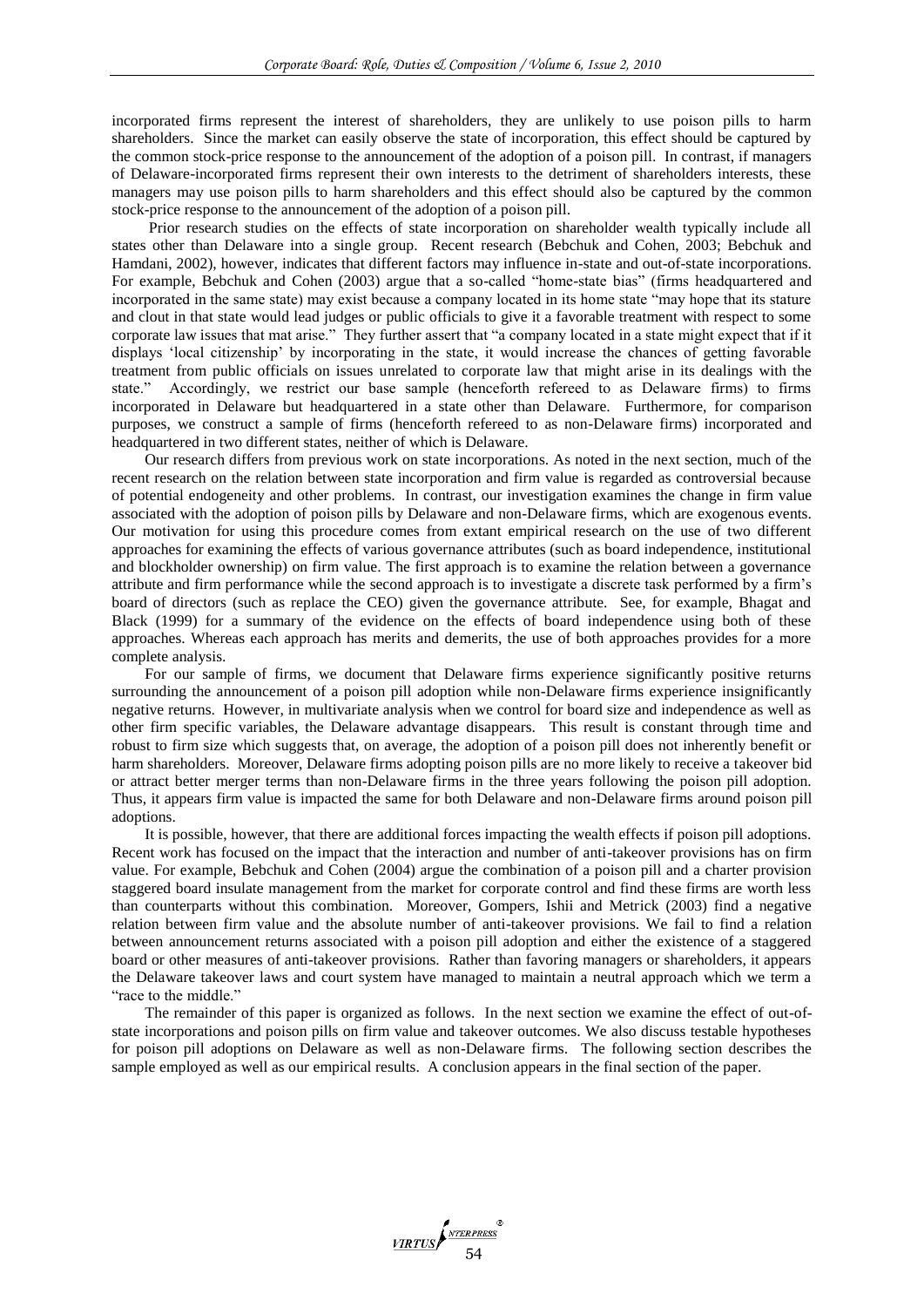# **2. The effect of out-of-state incorporations and poison pills**

#### *Prior empirical research*

A number of prior studies have examined the effect of Delaware law on firm value using different valuation methodologies. For example, Peterson (1988) and Netter and Poulsen (1989) among others, examine the effect on shareholder wealth associated with a firm"s decision to reincorporate in Delaware. These studies, in general, find evidence of positive returns associated with the reincorporation decision. Heron and Lewellen (1998), however, indicate it is hard to make definitive conclusions due to the small sample sizes implemented and because reincorporation decisions are usually associated with other major changes in company strategy.

An alternative approach used in recent research has been to examine the performance of a large sample of Delaware-incorporated firms. Perhaps the most important and controversial research on the impact of Delaware law using this approach is provided by Daines (2001). Overall, Daines (2001) finds that firms incorporated in Delaware have significantly higher firm value than comparable firms incorporated in other states. This particular finding remains after controlling for a number of important firm and management-specific variables. As a partial explanation for this phenomenon, Daines (2001) finds that Delaware firms are more likely to receive a takeover offer as well as be acquired. The author posits Delaware law improves firm value by making the takeover of public firms easier. This paper has been widely cited in the business press as the catalyst for wide ranging initiatives such as arguing the merits of Delaware law, using the study as proof that a federal corporate law system is unnecessary, and attempting to solicit firms to reincorporate in Delaware.

Daines' (2001) analysis has also generated a stream of research that attempts to better control for possible issues that could weaken this relation (see Subramanian (2004) for a comprehensive critique). For example, Bebchuk and Ferrell (2001) find the Delaware advantage becomes weaker when controlling for possible endogeneity issues. Moreover, some research has shown Delaware law may actually be associated with lower firm value (Gompers, Ishii and Metrick, 2001) or only be positively associated with firm value for extremely small firms or specific time periods (Subramanian, 2004). Furthermore, given this result is time dependent, some studies suggest the higher firm value cannot logically be associated with better Delaware corporate law (Bebchuk, Cohen, and Ferrell, 2002). We extend this literature by approaching this controversy from another perspective. Specifically, our investigation examines the change in firm value associated with the adoption of poison pills by Delaware and non-Delaware firms.

Previous research concerning poison pills implies the adoption of poison pills can communicate two distinct pieces of information to the market.<sup>6</sup> The first piece of information conveyed is the firm's management believes that the firm is going to receive a takeover offer, which could be beneficial to shareholders. The second piece of information conveyed is the firm"s managers will resist any unsolicited takeover offer received, which may be detrimental to shareholders. As a result, it is unclear whether this takeover-resistance aspect of poison pills is good or bad news for the firm"s shareholders.

One possible explanation for adopting poison pills is that managers adopt them to protect shareholders from inadequate bids or undesirable bidders. If so, the adoption of a poison pill is good news for shareholders because target managers are able to create a delay in the takeover process which in turn gives managers time to attract other potential bidders and may induce competitive bidding. On the other hand, poison pills may be adopted by some firms predominantly to thwart any future takeover attempts. As such, the adoption of a poison pill would signal bad news for shareholders as it would signal management entrenchment and the potential loss of a wealth maximizing opportunity for shareholders. Given these two information effects, we examine two mutually exclusive hypotheses concerning the role of a firm"s decision to incorporate in Delaware. In a similar fashion, Brickley, Coles, and Terry (1994) test these competing hypotheses by examining the role of board independence on stock-price responses and takeover outcomes associated with poison pill adoptions.

## *The stockholder-interest hypothesis*

<u>.</u>

The stockholder-interest hypothesis is premised on the "race to the top" view of state charter competitions. That is, managers choose Delaware as a state of incorporation to represent the interests of the firm"s shareholders. Under this hypothesis, the announcement of the adoption of a poison pill by a Delaware firm is good news for shareholders, and the associated stock-price response to the poison pill adoption should always be positive.

The rationale for this positive stock price reaction is the adoption of a poison pill conveys to the market the firm is likely to receive a takeover offer. Furthermore, the announcement is not perceived as bad news because the market believes that the Delaware firm will attempt to use the poison pill to create a delay in the takeover process which in turn will give managers time to induce competitive bidding and obtain a higher premium from the potential bidder.

<sup>&</sup>lt;sup>6</sup> See for example, Comment and Schwert (1995), Malatesta and Walkling (1988), and Ryngaert (1988) for a more detailed description of the information communicated by the adoption of poison pills. Also, see Turk, Goh, and Ybarra (2007) on the effect of poison pills on long-term and short-term analysts earnings forecasts.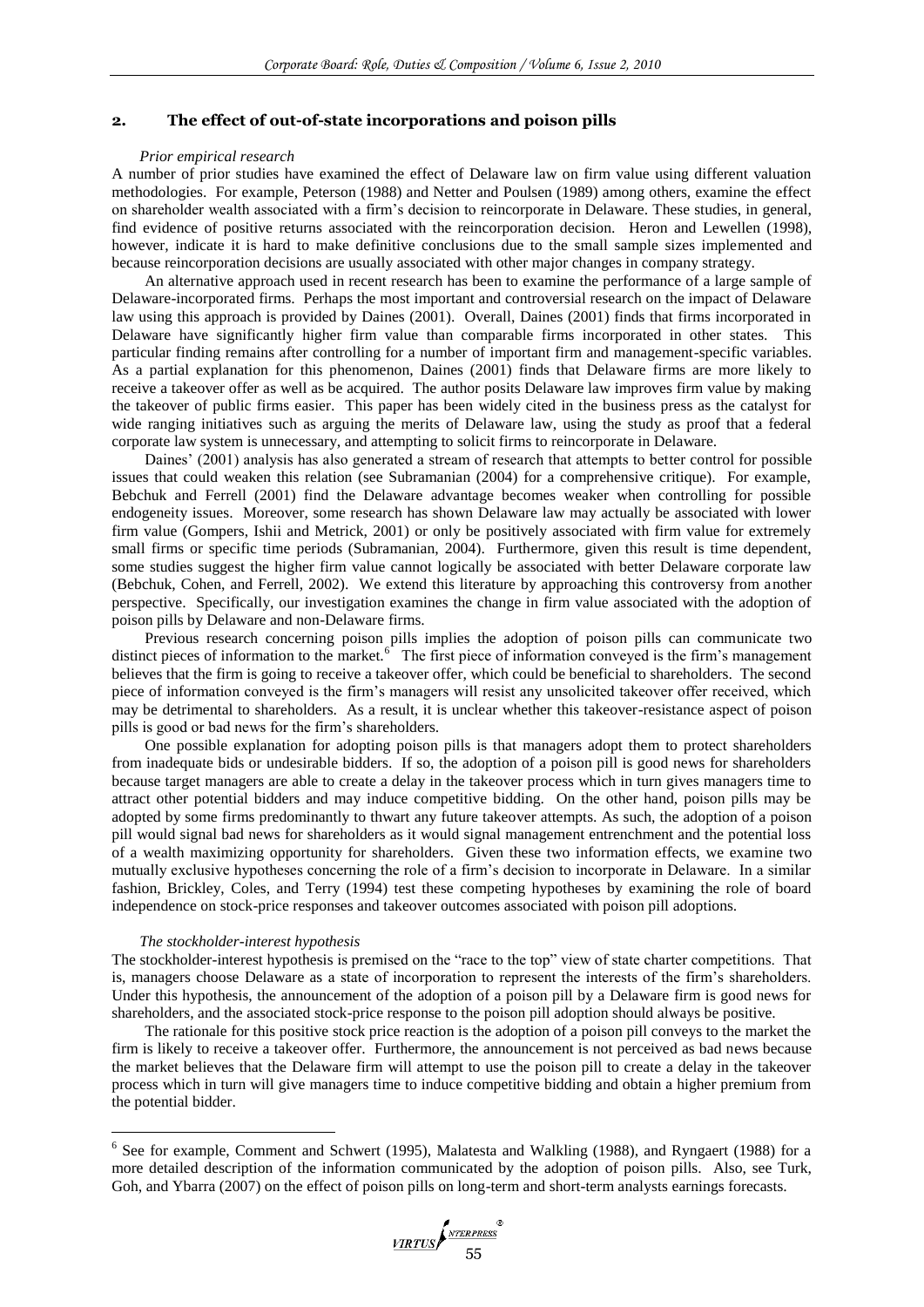#### *The management-interest hypothesis*

Alternatively, the management-interest hypothesis is premised on the "race to the bottom" view of state charter competitions. Managers choose Delaware as a state of incorporation to represent their own interests to the detriment of the interests of the firm"s shareholders. The good news concerning a poison pill adoption is that it conveys to the market the firm believes it will receive a takeover offer. The bad news, however, is a poison pill may be adopted by a firm predominantly to thwart takeovers and thus entrench managers. If so, the bad news that the poison pill is being adopted to impede takeovers and entrench managers may offset the good news from the firm receiving a takeover offer.

## *Predictions of post-adoption takeover outcomes*

If Delaware takeover laws favor management at the expense of shareholders, management becomes entrenched through the adoption of a poison pill. Alternatively, if Delaware takeover laws promote shareholder"s interests, firms incorporated in Delaware utilize the adoption of a poison pill to attract better terms through competitive bidding. Therefore, these competing hypotheses provide different predictions regarding post-adoption takeover outcomes.

If management is engaging in self-interested behavior when adopting a poison pill, then these firms should be less likely to receive a takeover bid as prospective suitors realize management will use the poison pill to crush a takeover attempt. In addition, as these firms are less likely to be acquired, the receipt of any takeover attempt is more likely to be hostile in nature since management is entrenched.

Alternatively, the stockholder-interest hypothesis predicts that the probability of receiving a bid is higher if Delaware takeover law benefits shareholders. Moreover, these firms are more likely to attract multiple bidders to receive a higher takeover premium. Finally, the likelihood of being acquired is higher under the stockholderinterest hypothesis.

# **3. Description of the sample**

1

We obtain a list of poison pills adoptions announced from 1983 to 1998 from *Thomson Financial Securities* (formerly *Security Data Corporation*) Poison Pill Database. Our sample contains all poison pill adoption announcements that satisfy the following criteria:

- (1) Accounting data and common stock returns of the announcing firm are available on CompuStat and the Center for Research in Security Prices (CRSP) Daily Returns File for firms listed on the NYSE, Amex, or Nasdaq.
- (2) At least 50 days return data for the issuing firms must be available on the CRSP tapes (to meet the requirements of the empirical testing procedure).
- (3) The poison pill is the first pill adopted by the announcing firm.
- (4) Board size and the number of inside and outside directors are available from the *Standard & Poor's Register of Corporations, Directors, and Executives*.
- (5) The firm is incorporated and headquartered in two different states.

Our final sample consists of 702 poison pill adoption announcements over the 1983 to 1998 time period. Six hundred and three announcements (86% of the total sample) are made by Delaware firms. Ninetynine announcements (14% of the total sample) are made by non-Delaware firms. A possible reason for the large number of firms in the Delaware sample is that a much higher percentage of firms opting for out-of-state incorporations choose Delaware more than any other state as their state of incorporation. If so, these findings add further support to the finding by Bebchuck and Cohen (2002) that Delaware"s dominance as a state of incorporation is higher than has been formerly documented.

# **[Insert Table I here]**

Data on various poison pill attributes, board structure, and firm characteristics are presented in Table I. The table first presents summary statistics for the full sample then segments the sample into Delaware and non-Delaware incorporated firms. The final column contains test-statistics for differences in means between the two

<sup>&</sup>lt;sup>7</sup> Another possible explanation for differences in the two samples is that the adoption of poison pills is endogenous; the state of incorporation is the main driver of results. In particular, if a state is known to be antitakeover then the adoption of a poison pill is likely to add little and the market reaction would be muted. To test this, we examine the state of incorporation and headquarters for our sample of 99 non-Delaware firms. The distribution of firms is in 32 and 27 states, respectively with over 50% of the states with two or more firms and no one state representing more than 20% of the sample. Thus, it is unlikely that differences are driven by variations in other states' laws.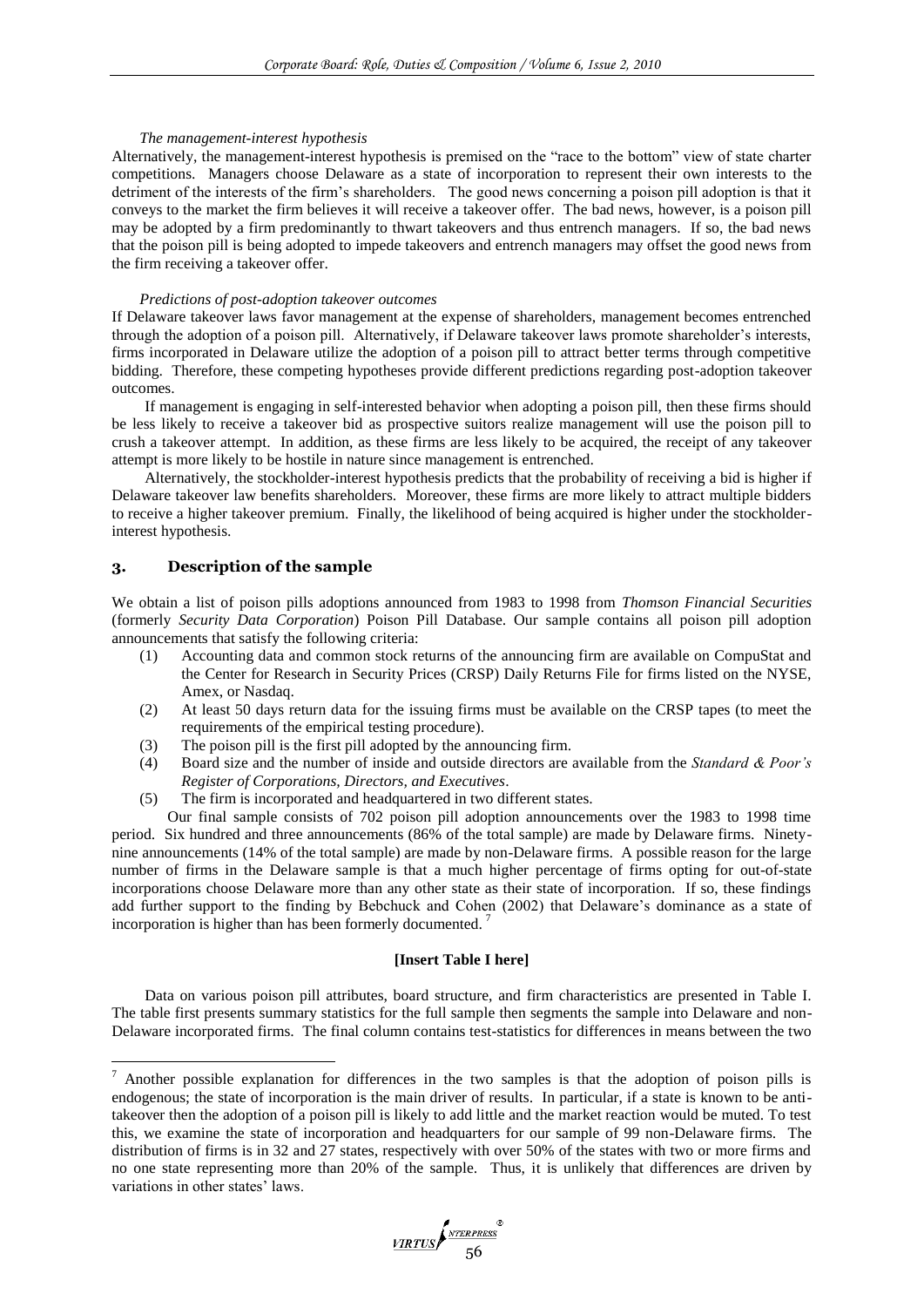subsets. Governance attributes are obtained from *Thomson Financial Securities* Poison Pill Database while information on board size and independence are taken from *Standard & Poor's Register of Corporations, Directors, and Executives*. Board size is the total number of directors. Board independence is the number of outside directors divided by total directors. *Duration* of the pill is the number of years it will take for the pill to expire. As shown in Table I, the mean duration of pills adopted by Delaware firms is 9.91 years and is similar to the mean of 9.75 years for non-Delaware firms. *Trigger level* is the percentage ownership of a firm"s shares that a hostile bidder would need for the pill to be triggered. Like duration, the mean trigger level of poison pills adopted by Delaware firms (17.28%) is similar to the mean trigger level for non-Delaware firms (17.52%).

In addition, Table I presents data on two important provisions of these poison pills. Adverse person provisions permit a firm to set a lower trigger for shareholder deemed by the firm to have a harmful effect on the firm. So, for example, the trigger level may be 10% for the adverse shareholder whereas the normal trigger level may be 15%. Only 8.29% of the Delaware firms have an adverse person provision. In contrast, 13.13% of non-Delaware firms have an adverse person provision. The t-statistic for the difference between these two percentages, however, does not indicate any statistical significance.

Dead-hand provisions are another important poison pill provision that has received much press in recent years. Dead-hand provisions allow redemption of the poison pill only by those directors in place when the pill was originally adopted. As shown in Table I, 2.32% of pills adopted by Delaware firms have a dead-hand provision. In contrast, no firms in the other subset of non-Delaware firms have a dead-hand provision. The tstatistic for the difference between these two percentages is 3.78, indicating statistical significance at the 0.01 level.

Next, Table I presents data on board size and board independence. Delaware firms appear to have governance characteristics different than firms incorporated and headquartered in two different non-Delaware states. Delaware firms" boards of directors have 7.39 members on average, while the non-Delaware sample board average board size is 8.31. These numbers are significantly different at the 5% level, suggesting the boards of Delaware firms are smaller. In addition, Delaware firm boards consist, on average, of 62% outside directors versus 66% for the non-Delaware sample. These two samples are marginally different (at the 10% level). One possible explanation that may be driving these differences in governance characteristics is that Delaware corporate law acts as a substitute for these variables.

Table I also describes certain firm characteristics of the sample firms that adopt poison pills. Delaware firms appear to be associated with better performance than non-Delaware firms. Specifically, return on equity (ROE) is significantly higher for the Delaware firms than the other subset. However, firm size does not differ between the two samples and thus Delaware firms are not simply larger than the non-Delaware sample. Finally, Delaware firms have marginally higher leverage ratios than non-Delaware firms, consistent with the notion that Delaware firms face a higher degree of monitoring.

# **4. Empirical results**

Event-study methodology is used to examine stock-price responses to announcements of adoptions of poison pills. The announcement date (day 0) is defined as the first public announcement of the poison pill adoption, as reported in *Thomson Financial Securities* Poison Pill Database. Abnormal returns are calculated over a two-day announcement period encompassing days 0 and 1 in event time.

The procedure used for calculating common stock abnormal returns surrounding the announcement date are described in detail in Mikkelson and Partch (1986). The abnormal return  $(AR_{it})$  for firm i on day t is the deviation of firm i's realized return  $(R_{it})$  from an expected return generated by the market model.

$$
AR_{it} = R_{it} \left( \hat{\alpha}_i + \hat{\beta}_i R_{mt} \right) \tag{1}
$$

The coefficients in the above equation are the OLS estimates of firm i's market model parameters obtained from an estimation period of 150 consecutive trading days beginning 180 trading days prior to the announcement date. The CRSP Equally Weighted Index is used to measure the market return over day t, noted as  $R_{mt}$ .<sup>8</sup>

# **4.1. Univariate results**

<u>.</u>

<sup>8</sup> Results are qualitatively similar if we use the *CRSP* Value Weighted Index to calculate market returns over day t and are thus omitted. In addition, we examine additional event windows including  $-1$  to  $+1$ ,  $-5$  to  $+5$ , and –30 to +5. All results are once again qualitatively similar and thus omitted.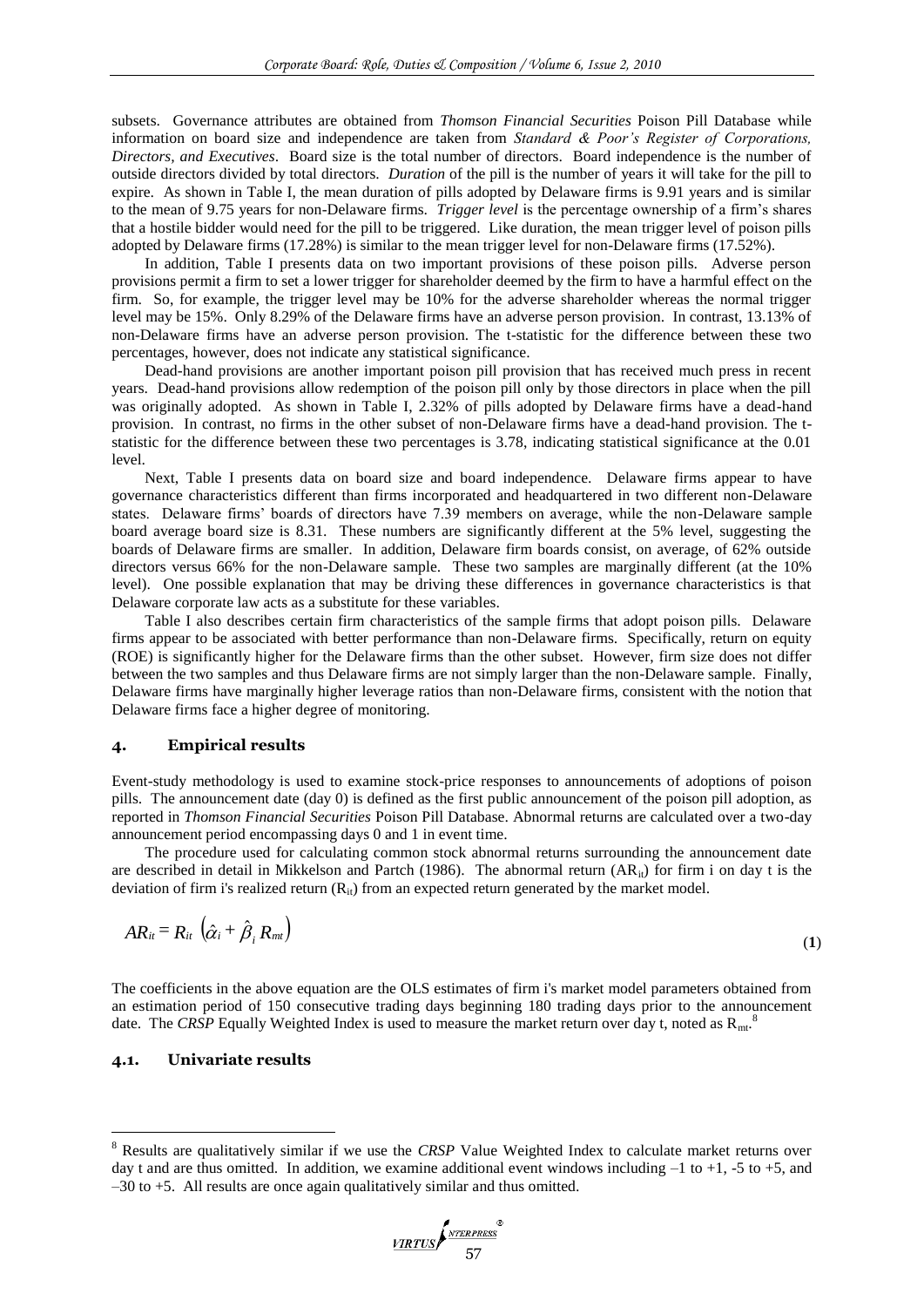In Table II, we present mean abnormal returns for a total of 702 poison pills; 603 adoptions by Delaware firms and 99 by non-Delaware firms. During the announcement period, poison pills adoptions by Delaware firms elicit a positive stock-price reaction: an announcement-period abnormal return of 0.54%, which is statistically different from zero at the 5% level. In contrast to the adoption of poison pill by Delaware firms, the announcements of adoptions of poison pills by non-Delaware firms are associated with a negative, albeit insignificant, announcement return of -0.47%. Furthermore, these two samples have a mean difference in announcement returns of 1.10%, which is significantly different at the 5% level.

#### **[Insert Table II here]**

It is possible the choice to adopt a poison pill is endogenous. Firms may have chosen to adopt a poison pill in response to a specific takeover threat and thus the market reaction to the poison pill adoption may not signal the increased probability the firm is a likely takeover attempt but rather would measure the market's assessment of management"s use of the pill. As a result, for each firm we examine whether it received a takeover attempt in the previous year. For both the Delaware and non-Delaware samples, approximately 4% received a takeover attempt in the year prior to the adoption of a poison pill. Table II also segments returns into firms that did not have a takeover attempt in the previous attempt (No Pre-attempt) and those that did (Pre-Attempt). In general, results for these two sub-samples are the same as for the overall sample; Delaware announcement returns are positive, non-Delaware returns are negative, and the difference between the two is significant at the 5% level.

Another possible endogeneity issue is that the state of incorporation and not the poison pill adoption is the main driver of results. In particular, if a state is known to be anti-takeover then the adoption of a poison pill is likely to add little and the market reaction would be muted. To test this, we examine the state of incorporation and headquarters for our sample of 99 non-Delaware firms. For these 99 firms, firms are headquartered in 32 different states and incorporated in 27 different states, with over 50% of the states containing two or more firms and no one state representing more than 20% of the sample. Thus, it is unlikely that differences are driven by variations in other states" laws. Further, we segment announcement returns for the non-Delaware sample into those firms incorporated in states known to be management friendly with regards to takeover laws (Massachusetts, Pennsylvania, and Ohio) as indicated by Daines, 2001 and others. Results show similar to the overall sample, there is no difference in returns based on the state of incorporation. It does not appear that state laws are driving results for the non-Delaware sample.

These results provide evidence concerning the informational content of poison pill adoption announcements. In particular, the more favorable stock-price response to poison pill adoptions by Delaware firms is consistent with two explanations rooted in the stockholder-interest hypothesis. First, the adoption of a poison pill may convey the firm is going to receive a takeover offer. Second, the market believes that Delaware firms will use the poison pill to create a delay in the takeover process which in turn will give target managers time to induce competitive bidding and obtain a higher premium from the potential bidder. Results for the existence of takeover bids pre-poison pill provide further support for these explanations.

The above analysis, however, only examines the effect of Delaware incorporation in a univariate setting. Recent studies suggest additional firm and governance variables may affect poison pill adoption. As a result, we next attempt to ascertain whether the impact of Delaware incorporation remains after controlling for other important variables shown to impact returns to poison pill adoptions. Moreover, we further test the stockholderinterest evidence by examining takeover activity in the three years subsequent to a poison pill adoption.

#### **4.2. Regression analysis of announcement returns**

In this section we examine if the impact of Delaware incorporation remains after controlling for other important variables shown to impact returns to poison pill adoptions. Table III provides a correlation matrix of the variables in our study. Of note, announcement returns are not significantly correlated to any of our explanatory variables. Delaware firms are associated with smaller, less independent boards, higher performance (as measured by ROE), and more likely to announce poison pill adoptions in the 1990s. In addition, board size is positively correlated with board independence and firm size but negatively correlated with return on equity, leverage and the 1990s. Next, board independence is positively correlated with firm size and negatively correlated with return on equity, leverage, and the 1990s. Firm performance (return on equity) is positively correlated with leverage and negatively correlated with firm size and 1990s. Finally, firm size is negatively correlated with leverage and 1990s.

## **[Insert Table III here]**

Next, we conduct the following multivariate regression analysis of announcement period returns associated with our sample of firms announcing poison pill adoptions:

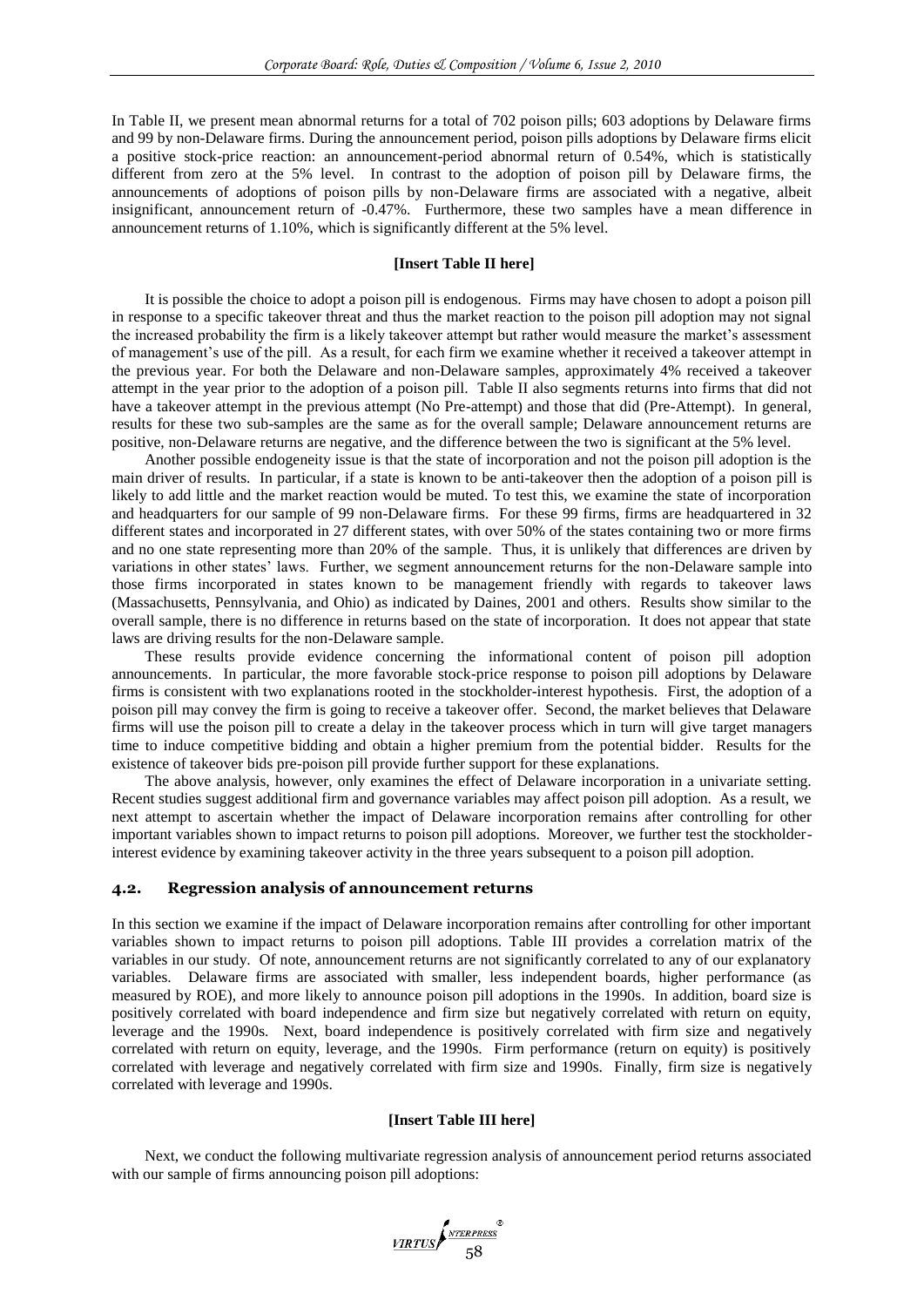$CAR = f (Incorporation, board characteristics, control variables, time trend).$  (2)

The results from this model are presented in Table IV. The first model includes a dummy variable equal to one if the firm is incorporated in Delaware. This variable is not significant. The second model controls for board size and independence. Once again, these variables fail to provide explanatory power. The third model controls for firm characteristics. Firm size, leverage, and firm performance (measured by return on equity) are all unrelated to announcement period returns. The fourth model includes all variables from the first three models simultaneously. None of the variable"s coefficient approaches statistical significance at the 10% level. The fifth model includes a dummy variable equal to one if the poison pill is adopted in the 1990s and zero otherwise. Announcement returns are unrelated to this variable.<sup>9</sup>

# **[Insert Table IV here]**

The sixth model includes corporate governance variables likely to influence the market for corporate control. A number of recent studies have focused on either the absolute number or interaction of anti-takeover defenses and firm value (Bebchuk, and Cohen, 2004; Gompers et al., 2003). For example, Bebchuck and Cohen (2004) argue the combination of a staggered board and a poison pill serve as an extremely effective entrenchment device. Moreover, Gompers et al. (2003) find a negative relation between the absolute number of anti-takeover defenses and firm value. Therefore, we merge our sample with the IRRC database that documents the existence of anti-takeover defenses for publicly traded firms and catalogs the type and number of such restrictions. This results in a sample of 295 firms. From this database, we collect the total number of antitakeover provisions (GDC Index) as well as whether the firm has a staggered board provision. Model six includes two additional explanatory variables: a dummy variable equal to one if the firm has a staggered board provision and zero otherwise and the total number of anti-takeover provisions the firm has in place at the time of pill adoption (G-index). Coefficients on these variables are insignificantly related to announcement returns.

Our multivariate results suggest the Delaware advantage found in univariate analysis disappears. That is, after controlling for other important variables, the impact of Delaware law on announcement returns around the adoption of a poison pill is negligible. However, as indicated in the univariate results, poison pill adoptions may be driven by an existing takeover threat or individual state laws (beyond Delaware). Thus, in results not presented, we rerun our analyses in Table IV including controls for firms with merger attempts in the year prior to the announcement of a poison pill adoption (Pre-Attempt) and a dummy for firms incorporated in states known to be hostile towards takeovers (Pennsylvania, Massachusetts, and Ohio). Neither variable in significant in any specification and the results of the remaining variables remain qualitatively and quantitatively the same. Finally, however, the adoption of a poison pill could have two alternate interpretations. On the one hand, managers may adopt poison pills to protect shareholders only from inadequate bids or undesirable future bidders. On the other hand, poison pills may be adopted predominantly to thwart *any* future takeover attempts. As a result, we next examine the relation between poison pill adoption and subsequent takeover activity.

## **4.3. Post-adoption takeover activities**

<u>.</u>

The positive returns in the univariate analysis to Delaware firms that announce the adoption of a poison pill may convey to the market that the firm is going to receive a takeover offer and the firm will use the poison pill to delay the takeover process in hopes of inducing competitive bidding. As a result, in this section, we detail the takeover activity subsequent to poison pill adoption in order to better gauge the impact of Delaware takeover laws. Specifically, we address whether or not firms receive a takeover bid within the three years following adoption. Moreover, we examine deal attitude, rate of takeover completion, and merger terms to ascertain the impact of state takeover laws. That is, we attempt to identify whether Delaware law creates an environment that is different from that in other states based on the rate of bid incidence, deal attitude, bid completion, and merger terms.

For each firm, we examine *Thomson Financial Securities* Mergers & Acquisitions Database to determine whether a firm received a takeover bid by a public U.S. company within the three years subsequent to adoption of a poison pill. We next collect the number of takeover bids, the date of the bid(s), the attitude of the bid (friendly, neutral, or hostile), the status of the bid (completed or withdrawn), as well as the merger

<sup>&</sup>lt;sup>9</sup> Subramanian (2004) argues Delaware may have had an advantage in the early 1990s but it disappeared in the late 1990s. As a result, we run the regression is Table V replacing our dummy variable for all of the 1990s with two binary variables: one for the early 1990s (indicator variable equal to one for 1990-1996 and zero otherwise) and one for the late 1990s. Overall, the results are quantitatively and qualitatively the same when we use the two binary variables as compared to one dummy for all of the 1990s and are thus omitted.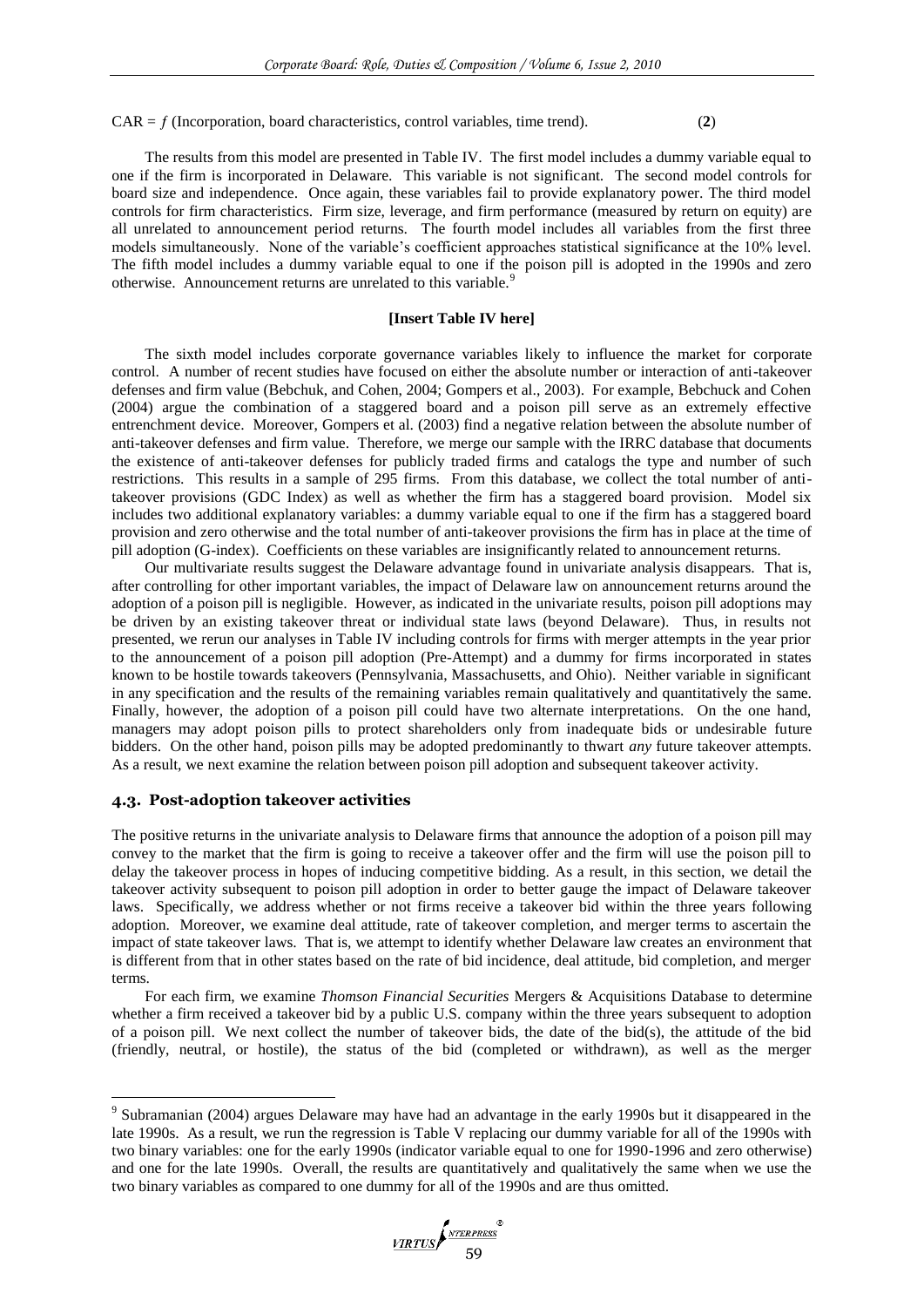premium. Given that there may exist considerable variation between the announcement of a merger and the publication of this merger in the financial press, we hand collect merger announcement dates.<sup>10</sup>

In addition, merger premium is defined as the cumulative abnormal return from 30 days prior to the merger announcement date to five days after and is calculated using return data from the *Center for Research of Security Prices* (CRSP). Next, in order to capture the merger effect only, we eliminate any restructurings or leveraged buyouts as well as any deal where the bidders are not clearly identifiable. Thus, we delete any takeover attempt where the bidder is listed as the following: Employees, Employee Stock Option Plan, Employee Stock Ownership Plan, Individual Group, Investor, Investor Group, Investor Group (Non-US), Seeking [Undisclosed] Buyer, Shareholders, Undisclosed Acquirer, Undisclosed Foreign Co., or Undisclosed Investor.

From our original sample of 702 firms that announce poison pill adoptions from 1983 to 1998 we are able to match 656 with the SDC mergers and acquisitions database. This sample consists of 563 firms incorporated in Delaware and, 93 non-Delaware firms. Table V provides a description of takeover bids by incorporation as well as a chi-squared test of the difference in percentages. Of the 563 Delaware incorporated firms in our sample, 16% receive a takeover bid within three years of poison pill adoption. In comparison, of the 93 non-Delaware firms, 10.5% receive a takeover bid within three years. However, these proportions are not significantly different. Therefore, it is unclear if firms incorporated in Delaware are more likely to receive a takeover bid than non-Delaware firms.

## **[Insert Table V here]**

Next, we further decompose these takeover bids to examine deal completion and attitude. Roughly 70% of takeover attempts launched for firms incorporated in Delaware that receive a takeover bid are completed. This compares to 50% of non-Delaware firms. Once again, these samples are not statistically different. Combining the two, however, Delaware firms are significantly more likely to be successfully taken over than the non-Delaware sample as the percentage of Delaware firms ultimately acquired is double that of non-Delaware firms (11.2% versus 5.26%). Further, for those firms that receive at least one takeover attempt in the three years after adopting a poison pill, Delaware firms attract multiple bidders in 14.5% of takeovers relative to no multiple bids for non-Delaware firms (chi-square statistic of 3.60). This result suggests that Delaware firms are significantly more likely to receive multiple takeover offers and ultimately more likely to be acquired. Of the completed takeovers, 16% of the Delaware incorporated targets are classified as hostile whereas no deals for non-Delaware firms are classified as hostile. However, once again, these are not statistically different.

As a final test of the relation between takeover activity and incorporation decisions, we compare merger premiums in Table V. Firms incorporated in Delaware receive an average (median) merger premium of 26% (24%) over the entire event window. Non-Delaware firms, on the other hand, receive an average (median) merger premium of 24% (21%). These premiums are not significantly different from one another.<sup>11</sup> Thus, while Delaware firms may receive more takeover offers than non-Delaware firms, it does not appear they receive significantly larger takeover premiums than non-Delaware firms.

As a further test, we estimate a set of regressions to examine if Delaware incorporated firms are associated with different takeover activity than other firms in a multivariate setting:

Outcome  $= f$  (Incorporation, board characteristics, control variables, time trend)  $(3)$ 

where *Outcome* is takeover bid, bid completion, multiple bids, or merger premium.

We present the results from these regressions in Table VI. In the first set of models, we present logistic regressions in which the dependent variable is equal to one if the firm receives a takeover bid within three years of the poison pill adoption and zero, otherwise. The next two sets of models detail logistic regressions that examine incidence of multiple bids and completion rates, respectively. The final models present regression results in which the dependent variable is the merger premium. For each dependent variable, the first model includes an indicator variable equal to one if the firm is incorporated in Delaware and zero otherwise. Similar to Daines (2001), the next model also controls for firm size, profitability, as well as leverage. Unlike Daines, however, we also include controls for board size and independence.

#### **[Insert Table VI here]**

<u>.</u>

<sup>10</sup> Announcement dates are collected from various sources including *Lexis-Nexis* and *Dow Jones Newswire*.

<sup>&</sup>lt;sup>11</sup> As a further robustness check, we also conduct this analysis on windows from  $-5$  to  $+1$  and  $-1$  to  $+1$ . Once again, we observe no difference in merger terms between the two samples of interest.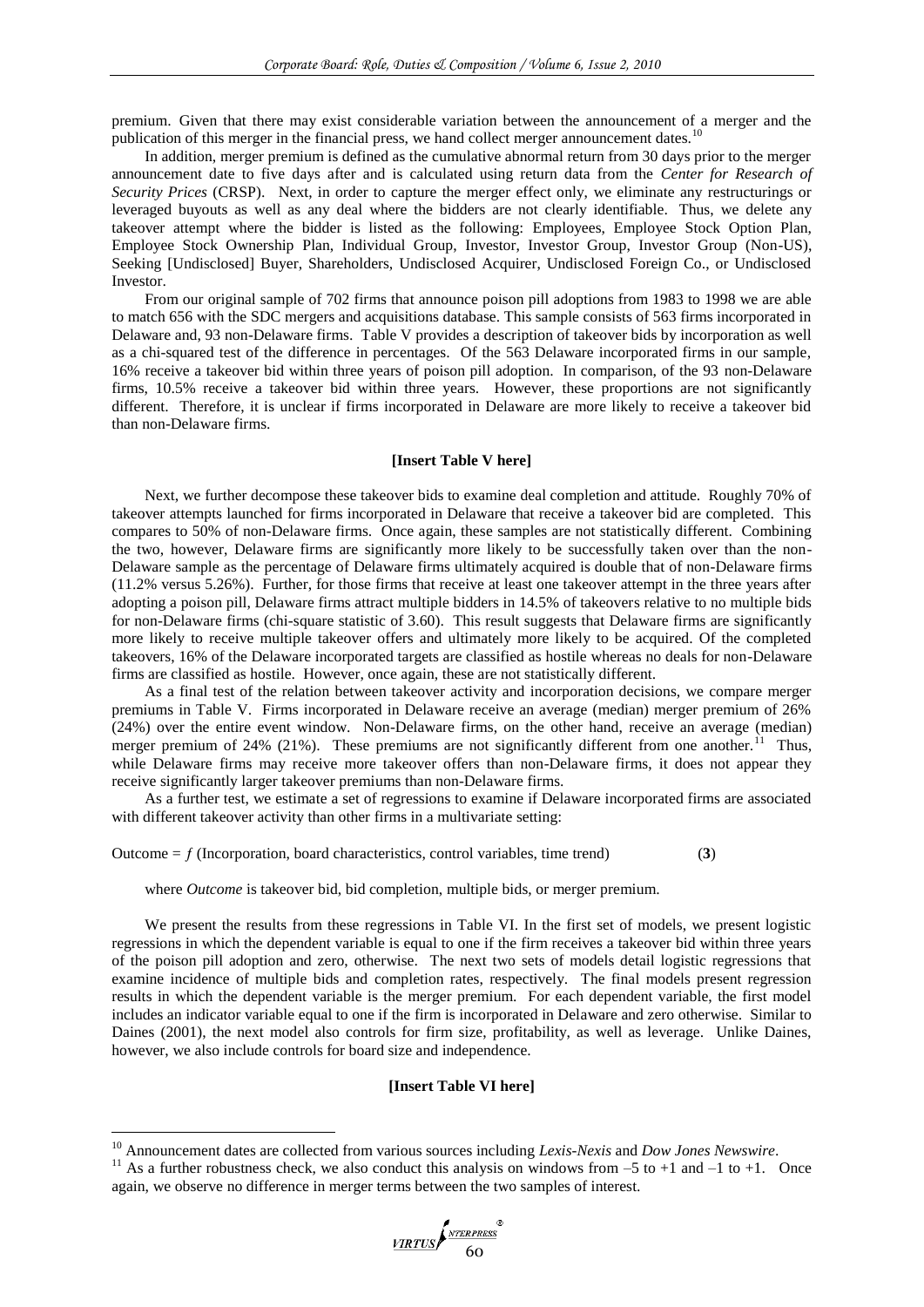For bid incidence and deal completion, the Delaware firm indicator variable is not significant; suggesting these firms are no more likely to receive a takeover bid or have different completion rates. For multiple bids, however, Delaware firms are marginally more likely to attract multiple bids (p-value of coefficient is 0.10). For the most part, none of the other control variables are related to the dependent variables of interest. The exception is that board size is marginally positively related to bid completion. Thus, in the multivariate setting, Delaware firms do not appear more likely to receive a bid or successfully be acquired compared to non-Delaware firms. However, Delaware firms are marginally more likely to attract multiple bids.

The last two models examine merger premiums of completed deals. Again, neither incorporation indicators is related to merger terms but prior firm performance is positively related to the merger premium. This suggests better performing firms may receive better offers. Overall, it appears Delaware laws do not create an environment in which takeover attempts of firms incorporated in Delaware are negotiated at either an advantage or disadvantage to the firm.

In comparing firms incorporated in Delaware to all other firms, Daines (2001) finds that Delaware firms are more likely to receive a takeover bid. However, his sample differs from our sample in two important dimensions. First, the author compares the universe of firms regardless of poison pill adoptions. Our sample, by contrast, contains those firms adopting poison pills and would seem, ex ante, more likely to receive a bid compared to the universe of firms. Second, Daines compares Delaware firms to all other firms. As mentioned before, we argue the relevant comparison group is firms that choose to incorporate out of state but not in Delaware. As a result, overall our findings differ from Daines (2001) in that we find that Delaware firms do not have takeover outcomes that differ significantly from non-Delaware firms.

#### **4.4. Robustness checks**

To ensure our results are not a result of omitted variables, we employ a number of robustness checks. First, we collect specific provisions thought to impact the market for corporate control including blank check provisions as well as restrictions on written consent and special meetings from the IRRC database. We repeat both univariate and multivariate analysis detailed above and find these variables are related to announcement period returns for either our Delaware or non-Delaware samples.

Second, it is possible there is leakage surrounding the announcement of the adoption of a poison pill. Therefore, we extend Table II to include analysis -30 days to -1 day prior to the adoption of the poison pill to capture potential information leakage pre-announcement. Further, we examine  $+2$  days to  $+30$  days after the announcement to capture any post-announcement drift. In both cases returns are insignificant for both the Delaware and non-Delaware firms and the difference between the run-up or post-drift returns for the Delaware and non-Delaware is insignificantly different (p-values of 0.95 and 0.37, respectively).

We also separate poison pill announcement effect from subsequent takeover announcement. We find weak evidence of a longer delay between pill adoption and subsequent takeover activity for Delaware firms. However, given the small sample size and the fact that this result does not hold for all time periods, we are reluctant to make any meaningful conclusion. Next, we repeat all analyses including those firms headquartered and incorporated in the same state. In general, this sample of firms does not materially differ from the two samples that this paper studies. Given our motivation for examining out-of-state incorporation (as opposed to the home state bias), we do not include these results in our models.

Furthermore, we conduct a series of analyses to ascertain whether the relation between incorporation and poison pill adoption is time dependent. Therefore, we split our sample into the 1980s and the 1990s and rerun all tests for each of these time periods. Overall, we observe no strong differences in results between the samples over time. We further test for differences in the 1990s by splitting the sample into the early (1990-1995) and late (1996-1998) to capture differences that may have emerged. Once again, our results are qualitatively similar.

We examine poison pill adoptions in Delaware and non-Delaware states in order to distinguish between shareholder-interest and management-interest hypotheses. Our univariate results suggest that the positive cumulative abnormal returns to Delaware firms may be consistent with the shareholder-interest hypothesis (though these results do not hold in multivariate analyses). It is possible, however, that an executive became CEO of a firm that has already been incorporated and thus, this CEO did not choose where to incorporate. As prior studies demonstrate, there are not a large number of firms that choose to undertake re-incorporations (Heron and Lewellen, 1998). In these cases, the interests of the CEO who chose to incorporate in Delaware may be different than those of the current CEO and the adoption of the poison pill may reflect information about the current CEO, the value of Delaware law, the likelihood of a takeover, or a combination of these three.

As a result, we repeat our analyses based on the status of the CEO. For all firms that announce the adoption of a poison pill in the 1990s, we collect the incorporation date of the firm (first day publicly traded)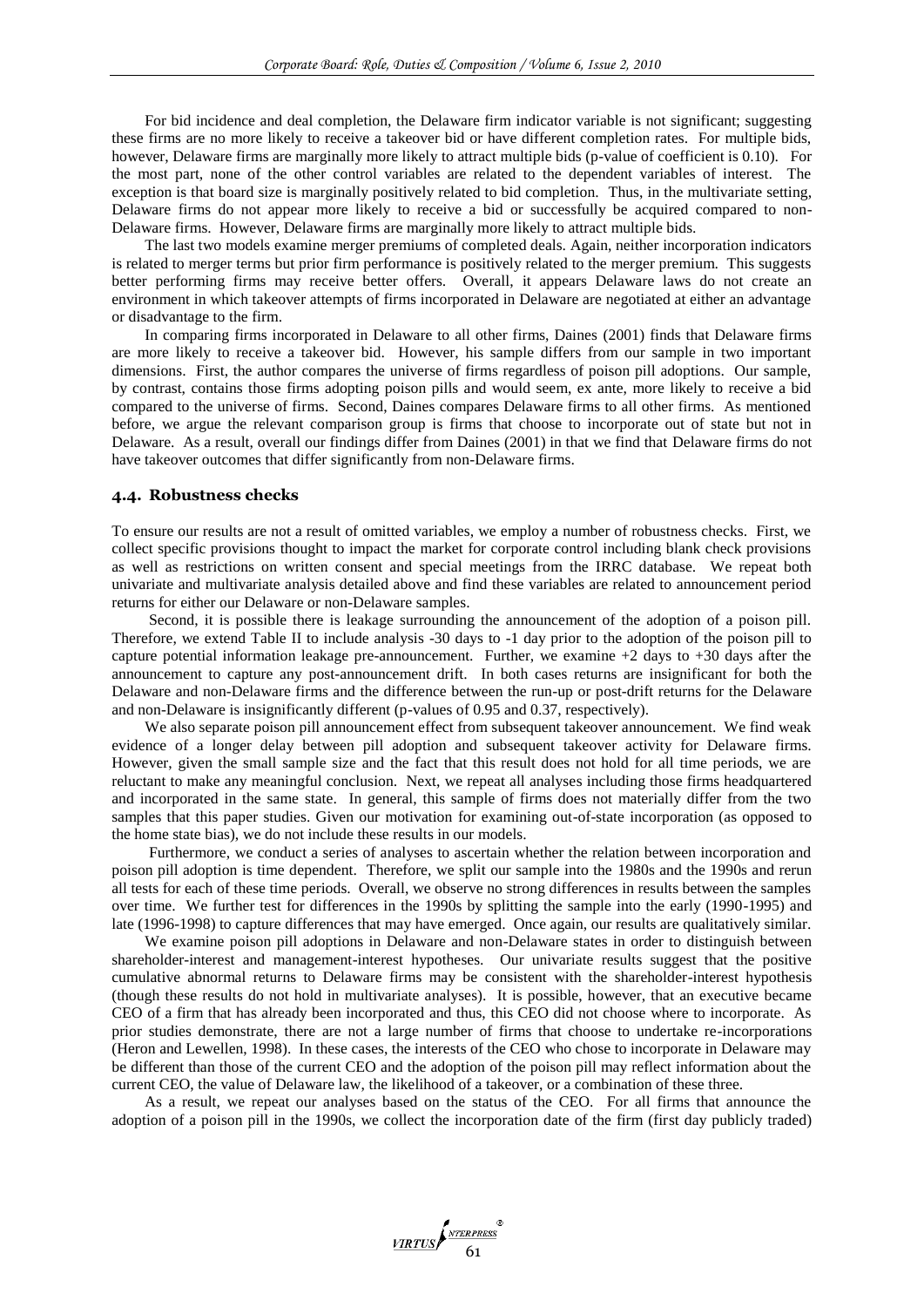and determine whether the CEO at the incorporation date is the same CEO at the poison pill adoption date.<sup>12</sup> For the sample where the CEO remains the same, at least, there is no conflict between the CEO that chose to incorporate in a state and then later chose to adopt a poison pill. In general, we find that for both the Delaware and non-Delaware firms, announcement returns are not different for the firms where the CEO is the same at incorporation and pill adoption versus when the CEO is different (p-value of all differences are insignificant).

Finally, we conduct a number of econometric tests to ensure the stability of our results. We run all our regressions including variance inflation factors (VIFs) to test for multicollinearity. Overall, including the VIFs do not change any of the statistical inferences we draw about the significance of the coefficients. In particular, the largest variance inflation factor in any of the regressions for any variable is 2.20. Bowerman, O"Connell, and Dickey (1986) and others suggest multicollinearity may seriously influence the estimates if the largest variance inflation factor is greater than ten. As a further robustness check, we also run tests for heteroscedasticity. Specifically, we adjust standard error terms using a White test (heteroscedasticity). Results remain qualitatively the same in all regression specifications.

# **5. Conclusion**

As the dominant location for firm incorporations and corporate law, Delaware occupies a distinctive place in corporate governance and control. Critics of Delaware's success in attracting corporations assert Delaware enacts laws that are more enticing to managers than the shareholders of the firm leading toward a "race to the bottom." Defenders of Delaware"s prominence suggest an alternative "race to the top" view of state charter competitions managers will be disciplined by the market if they incorporate in a state whose laws benefit managers to the detriment of the firm's shareholders.

Our investigation provides fresh evidence on this debate by investigating the announcements of a large sample of firms that adopt poison pills. Consistent with the "race to the top" view, our results show that announcement of poison pill adoptions by Delaware firms elicits a positive stock-price reaction. In contrast, the announcements of adoptions of poison pills by firms headquartered and incorporated in different states (non-Delaware) are associated with a negative but insignificant response.

However, in multivariate analysis that controls for additional variables, we fail to find evidence Delaware firms are associated with higher announcement returns. Moreover, Delaware firms that adopt poison pills are no more likely to receive a takeover bid, be successfully acquired, or receive better merger terms than non-Delaware firms. They are marginally more likely, however, to attract multiple bidders. Our results are robust to a number of additional tests including the absolute number of anti-takeover provisions, the existence of a staggered board, and are not time dependent. The adoption of a poison pill does not inherently benefit or harm shareholders. Thus, our results support neither the "race to the top" nor "race to the bottom" hypotheses regarding Delaware primacy in the market for incorporation. It appears Delaware law, with regards to takeovers, promotes an environment consistent with a "race to the middle" philosophy, neutral to management and shareholders.

#### **References**

1

- 1. Bebchuk, Lucian A. and Alma Cohen, 2003. Firms decisions where to incorporate. *Journal of Law and Economics* 46, 383-425.
- 2. Bebchuk, Lucian A. and Alma Cohen, 2004. The cost of entrenched boards. Harvard Law and Economics Discussion Paper No. 478.
- 3. Bebchuk, Lucian A., Alma Cohen, and Allen Farrell, 2002. Does the evidence favor state competition in corporate law? *University of California Law Review* 90, 1775-1821.
- 4. Bebchuk, Lucian A. and Allen Ferrell, 2001. A new approach to takeover law and regulatory competition. *Virginia Law Journal* 87, 111-164.
- 5. Bebchuk, Lucian A. and Assaf Hamdani, 2002. Vigorous race or leisurely walk: Reconsidering the competition over corporate charters. *Yale Law Journal* 112, 553-615.
- 6. Bhagat, Sanjai and Bernard Black, 1999. The uncertain relationship between board composition and firm performance, *Business Lawyer* 54, 921-963.

<sup>&</sup>lt;sup>12</sup> Over two-thirds of our sample firms announced the adoption of a poison pill in the 1990s. Further, for a majority of the firms that do adopt poison pills in the 1990s, the CEO at incorporation is the same CEO at the announcement of the adoption of a poison pill. This is not surprising as research indicates that firms are likely to alter their governance structures around the time of their initial public offering. In addition, for a number of firms where the CEO is not the same at incorporation as at the adoption of a poison pill, the CEO at incorporation is the Executive Chair of the board (has split the CEO-Chair positions) and likely played a key role in the decision to adopt the pill.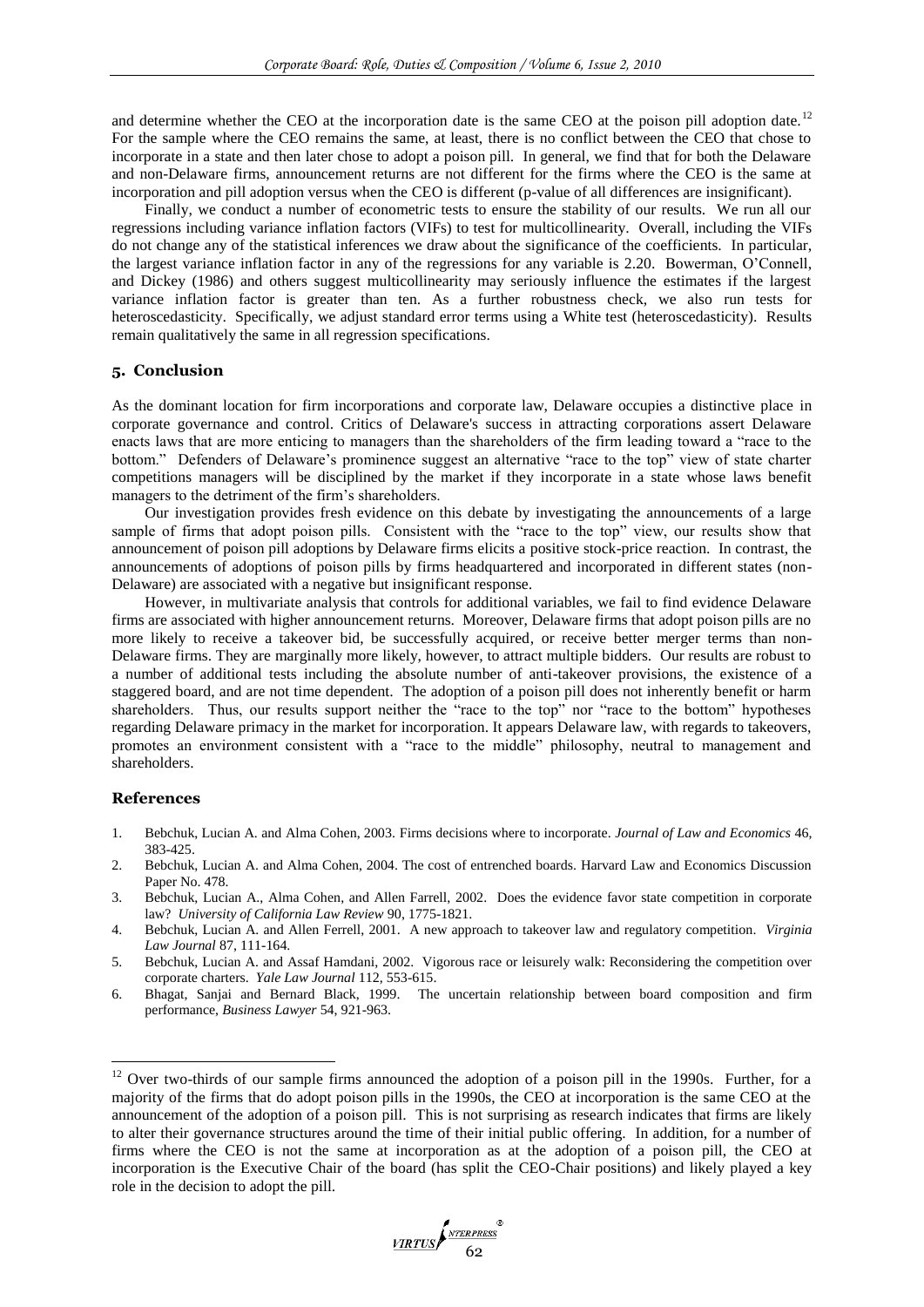- 7. Bowerman, Bruce L., Richard T. O"Connell, and David A. Dickey, 1986, *Linear Statistical Models* (Duxbury Press, Boston, MA).
- 8. Brickley, James A., Jeffrey L. Coles, and Rory L. Terry, 1994. Outside directors and the adoption of poison pills. *Journal of Financial Economics* 35, 371-390.
- 9. Coates, IV, John C., 1999. The contestability of corporate control: A critique of the scientific evidence on takeover defenses. Working Paper, Harvard University, Cambridge, MA.
- 10. Comment, Robert and G. William Schwert, 1995. Poison or placebo? Evidence on the deterrent and wealth effects of modern antitakeover measures. *Journal of Financial Economics*, 39 3-43.
- 11. Daines, Robert, 2001. Does Delaware law improve firm value? *Journal of Financial Economics*, 62 525-558.
- 12. Gompers, Paul A., Joy L. Ishii, and Andrew Metrick, 2003. Corporate governance and equity prices. *Quarterly Journal of Economics* 118, 107-155.
- 13. Heron, Randall A., and Wilbur G. Lewellen, 1998. An empirical analysis of the reincorporation decision. *Journal of Financial and Quantitative Analysis* 33, 549-568.
- 14. Malatesta Paul H. and Ralph A. Walkling, 1988. Poison pill securities: Stockholder wealth profitability, and ownership structure. *Journal of Financial Economics* 20, 347-376.
- 15. Mikkelson, Wayne H. and M. Megan Partch, 1986. Valuation effects of security offerings and the issuance process. *Journal of Financial Economics* 15, 31-60.
- 16. Netter, Jeffrey and Annette Poulsen, 1989. State incorporation laws and shareholders: The recent evidence. *Financial Management* 13, 29-40.
- 17. Peterson, Pamela, 1988. Reincorporation: Motives and shareholder wealth. *Financial Review* 23, 151-160.
- 18. Ryngaert, Michael, 1988. The effect of poison pill securities on shareholder wealth. *Journal of Financial Economics* 20, 377-417.
- 19. Skeel, Jr., David A., 2000. Lockups and Delaware venue in corporate law and bankruptcy. *University of Cincinnati Law Review* 68, 1243-1279.
- 
- 20. Subramanian, G., 2004. The disappearing Delaware effect. *Journal of Law, Economics, & Organization* 20, 32-59. 21. Turk, Thomas A., Jeremy Goh, and Candance E. Ybarra, 2007. The effect of takeover defenses on long term and short term analysts" earnings forecasts: The case of poison pills. *Corporate Ownership & Control* 4, 127-131.

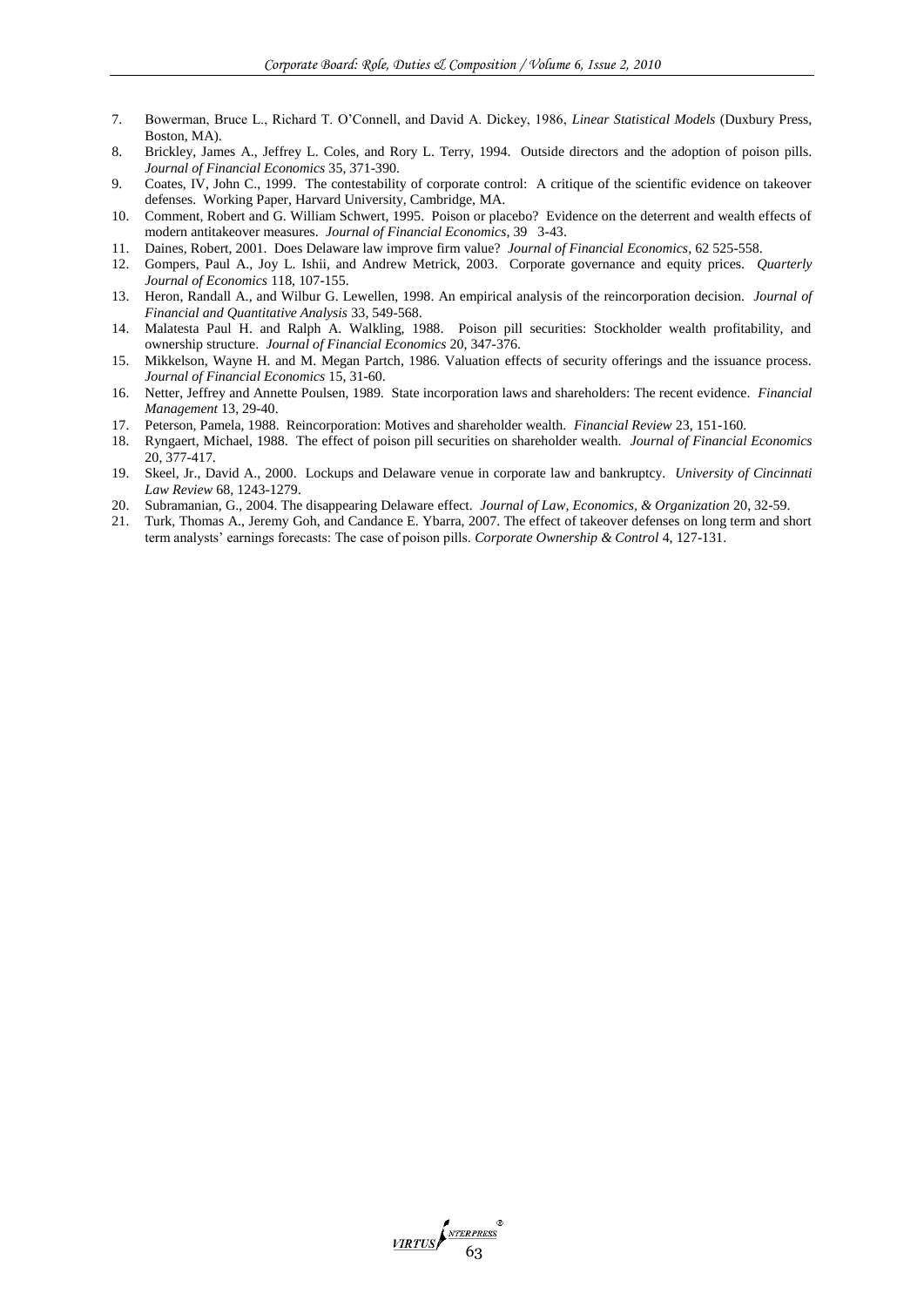## **Table I.** Attributes of poison pills adopted by firms

This table details attributes of poison pills adopted by firms from 1983 to 1998. The first column details all 702 firms, while the second and third column details our Delaware sample (603 firms) and our non-Delaware sample (99 firms), respectively. The fourth column provides a t-statistic of the difference in means between the second and third columns. Duration is the length of the pill in years. Trigger level is the percentage of firm"s outstanding shares that activates the pill. Adverse person provisions in poison pills permit a firm to set a lower trigger for shareholder deemed by the firm to have a harmful effect on the firm (for example, the trigger level may be 10% for the adverse shareholder whereas the normal trigger level may be 15%). Dead-hand provisions allow redemption of the poison pill only by those directors in place when the pill was originally adopted. Board size is the number of directors on the firm"s board. Board independence is the proportion of outside directors divided by board size. Return on equity is net income to total equity for the year prior to the announcement. Firm size is total assets (millions) for the year prior to the announcement. Leverage is total debt to total assets for the year prior to the announcement. The time dummy is equal to one if the announcement is during the 1990s and zero otherwise. The firm governance index is the measure taken from the IRRC database and is the sum of shareholder restrictions. The classified board dummy is equal to one if the firm has a classified board provision in place the year of the announcement and zero otherwise. Significance is measured at the 1%  $(***)$ , 5%  $(**)$  and 10%  $(*)$  levels.

|                                                                      |           |                 | Non-DE firms | t-statistic (DE<br>$vs.$ non-DE) |
|----------------------------------------------------------------------|-----------|-----------------|--------------|----------------------------------|
| Attribute                                                            | All firms | DE firms        |              |                                  |
| Mean (median) duration                                               | 9.89      | 9.91            | 9.75         | 1.17                             |
|                                                                      | (10)      | (10)            | (10)         |                                  |
| Mean (median) trigger level                                          | 17.32     | 17.28           | 17.52        | 0.56                             |
|                                                                      | (15)      | (15)            | (20)         |                                  |
| Percentage of pills with an<br>adverse person provision <sup>b</sup> | 8.98      | 8.29            | 13.13        | 1.35                             |
| Percentage of pills with a dead-<br>hand provision <sup>c</sup>      | 1.99      | 2.32            | 0.00         | $3.78***$                        |
| Mean (median) board size                                             | 7.52      | 7.39            | 8.31         | $2.47***$                        |
|                                                                      | (7)       | (7)             | (8)          |                                  |
| Mean (median) board                                                  | 62%       | 62%             | 66%          | $1.82*$                          |
| independence                                                         | (67%)     | (67%)           | (71%)        |                                  |
| Mean (median) return on equity                                       | 9.9%      | $10.2\%$ (6.7%) | 7.8%         | $2.35***$                        |
|                                                                      | $(6.2\%)$ |                 | (3.3%)       |                                  |
| Mean (median) firm size (assets                                      | 1,753     | 1,806           | 1,431        | 0.85                             |
| millions)                                                            | (245)     | (232)           | (395)        |                                  |
| Mean (median) leverage                                               | 0.09      | 0.10            | 0.08         | $1.82^*$                         |
| (debt/total assets)                                                  | (0.06)    | (0.06)          | (0.04)       |                                  |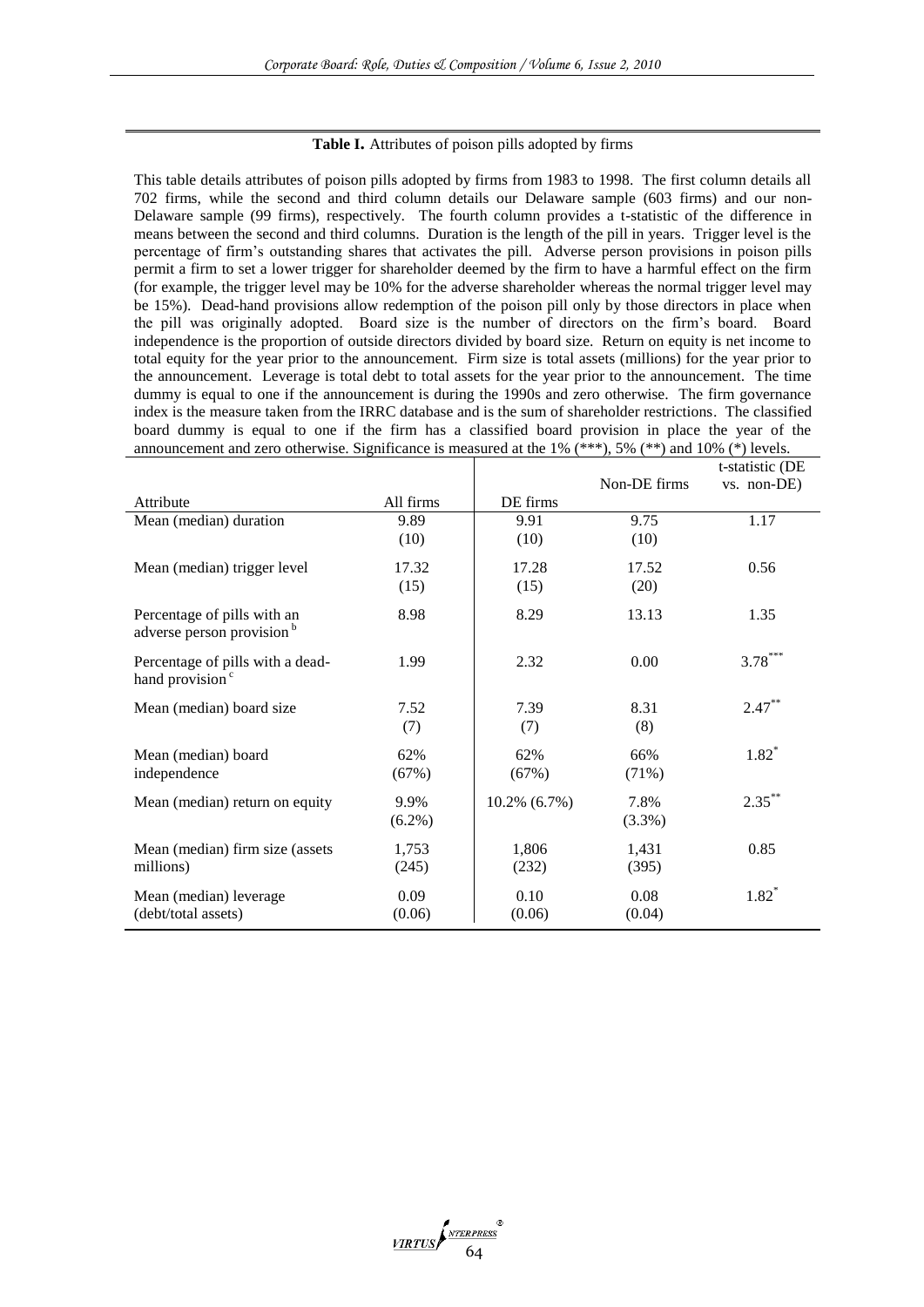# **Table II.** Mean abnormal announcement returns surrounding adoptions of poison pills

This table details mean abnormal returns around the announcement of the adoption of a poison pill for 702 firms from 1983 to 1998. Returns are provided for all firms and then segmented whether a takeover attempt was made in the year prior to the adoption of the poison pill (Pre-Attempt) or not (No Pre-Attempt). The announcement date is (day 0) is defined as the first public announcement of the poison pill adoption, as reported in *Security Data Corporation's* Poison Pill Database. Abnormal returns are calculated over a two-day announcement period encompassing days 0 and 1 in event time. The first row details firms that are incorporated in Delaware. The second row provides announcement returns for our non-Delaware sample. The third and fourth row segments the Non-Delaware sample into firms located in states documented to be more hostile to takeovers versus those states that are neutral or friendly. The last row provides a t-statistic of the difference in means between the Delaware and Non-Delaware samples. T-statistics are in parentheses below coefficients.

|                               | All Firms  | No Pre-Attempt | Pre-Attempt |
|-------------------------------|------------|----------------|-------------|
| Sample Category               | Mean CAR   | Mean CAR       | Mean CAR    |
| Poison pill adoptions by DE   | 0.539%     | 0.483%         | 2.609%      |
| incorporated firms            | (2.13)     | (2.02)         | (1.43)      |
| N                             | 603        | 576            | 27          |
|                               |            |                |             |
| Poison pill adoptions by Non- | $-0.471%$  | $-0.438%$      | $-1.492\%$  |
| DE firms                      | $(-1.16)$  | $(-1.07)$      | $(-1.37)$   |
| N                             | 99         | 95             | 4           |
|                               |            |                |             |
| Poison pill adoptions by      | $-1.405%$  | $-1.405%$      |             |
| Non-DE $firms -$              | $(-1.05)$  | $(-1.05)$      | $(-)$       |
| Management Friendly (MA,      | 7          | 7              | $\Omega$    |
| PA, OH)                       |            |                |             |
| N                             |            |                |             |
|                               |            |                |             |
| Poison pill adoptions by      | $-0.411\%$ | $-0.362%$      | $-1.492$    |
| Non-DE firms - Shareholder    | $(-0.98)$  | $(-0.84)$      | $(-1.37)$   |
| Friendly                      | 92         | 88             | 4           |
| N                             |            |                |             |
| Differences                   |            |                |             |
| DE vs. Non-DE                 | 1.10%      | 0.92%          | 4.10%       |
| t-statistic                   | 2.34       | 2.34           | 1.93        |
| Shareholder Friendy vs.       | 0.99%      | 1.04%          |             |
|                               | 0.64       | 0.66           |             |
| Management Friendly t-        |            |                |             |
| statistic                     |            |                |             |

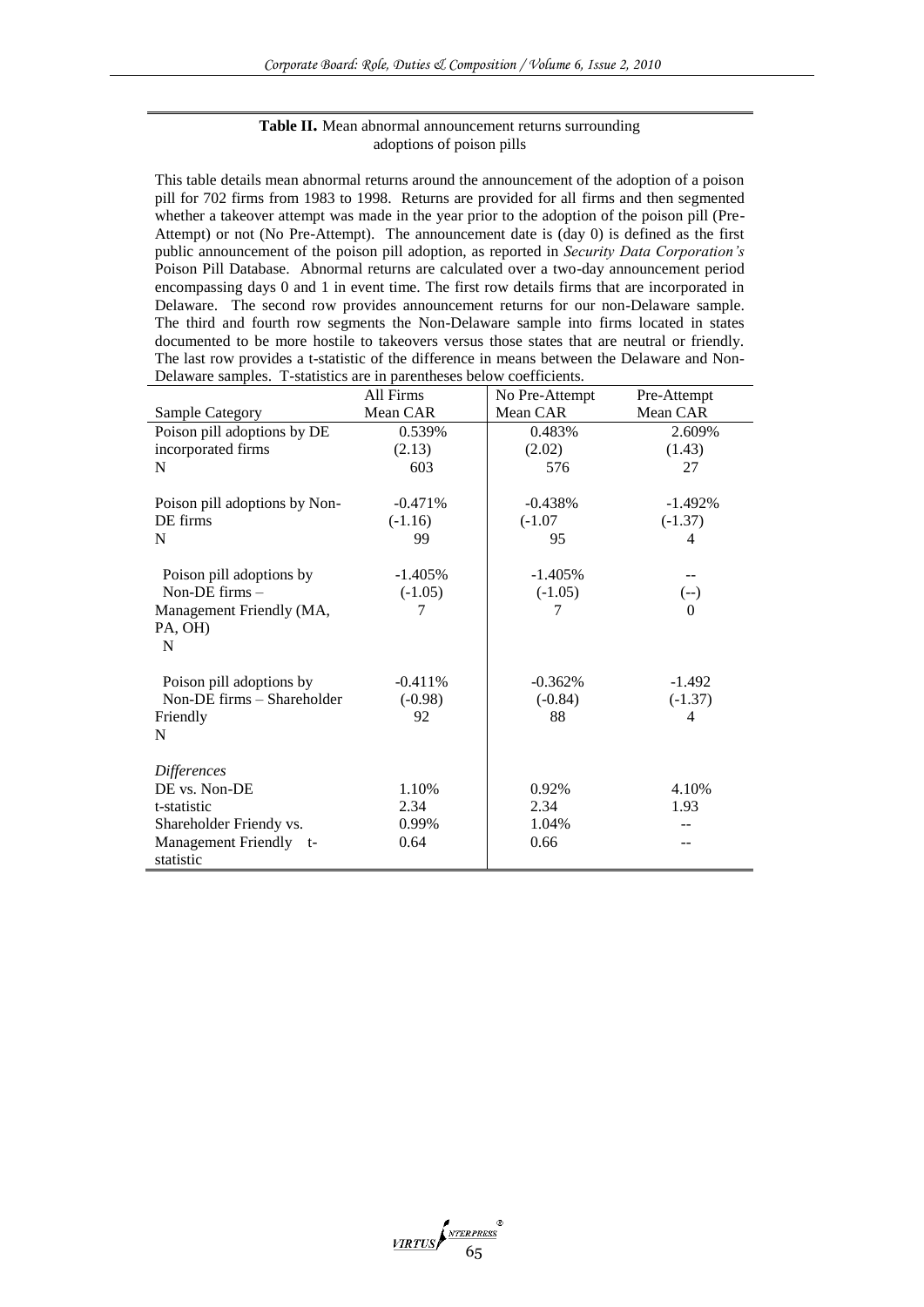#### **Table III.** Correlation matrix

This table provides a correlation matrix of variables used in regression analysis of the 702 firms that adopt a poison pill from 1983 to 1998. Abnormal returns are calculated over a two-day announcement period encompassing days 0 and 1 in event time. DE firms is an indicator variable equal to one if the firm is incorporated in Delaware. Board size is the number of directors on the firm"s board. Board independence is the proportion of outside directors divided by board size. Return on equity is net income to total equity for the year prior to the announcement. Firm size is total assets (millions) for the year prior to the announcement. Leverage is total debt to total assets for the year prior to the announcement. The time dummy is equal to one if the announcement is during the 1990s and zero otherwise. P-values are in parentheses below coefficients.

|                     |        |              |              |            |             |          | Dummy     |
|---------------------|--------|--------------|--------------|------------|-------------|----------|-----------|
|                     | DE     | <b>Board</b> | <b>Board</b> |            | Firm        |          | $= 1$ for |
| Variable            | Firms  | Size         | Independ     | <b>ROE</b> | <b>Size</b> | Leverage | 1990s     |
| Announcement return | 0.059  | $-0.034$     | $-0.003$     | 0.058      | $-0.036$    | 0.032    | 0.023     |
|                     | (0.12) | (0.36)       | (0.94)       | (0.12)     | (0.34)      | (0.39)   | (0.55)    |
| DE Firms            |        | $-0.093$     | $-0.069$     | 0.073      | 0.017       | 0.058    | 0.105     |
|                     |        | (0.01)       | (0.07)       | (0.05)     | (0.65)      | (0.13)   | (0.01)    |
| <b>Board Size</b>   |        |              | 0.578        | $-0.279$   | 0.345       | $-0.239$ | $-0.287$  |
|                     |        |              | (0.00)       | (0.00)     | (0.00)      | (0.00)   | (0.00)    |
| Board Independence  |        |              |              | $-0.069$   | 0.088       | $-0.078$ | $-0.079$  |
|                     |        |              |              | (0.07)     | (0.00)      | (0.04)   | (0.04)    |
| <b>ROE</b>          |        |              |              |            | $-0.157$    | 0.440    | 0.176     |
|                     |        |              |              |            | (0.00)      | (0.00)   | (0.00)    |
| Firm Size           |        |              |              |            |             | $-0.154$ | $-0.145$  |
|                     |        |              |              |            |             | (0.00)   | (0.00)    |
| Leverage            |        |              |              |            |             |          | 0.022     |
|                     |        |              |              |            |             |          | (0.56)    |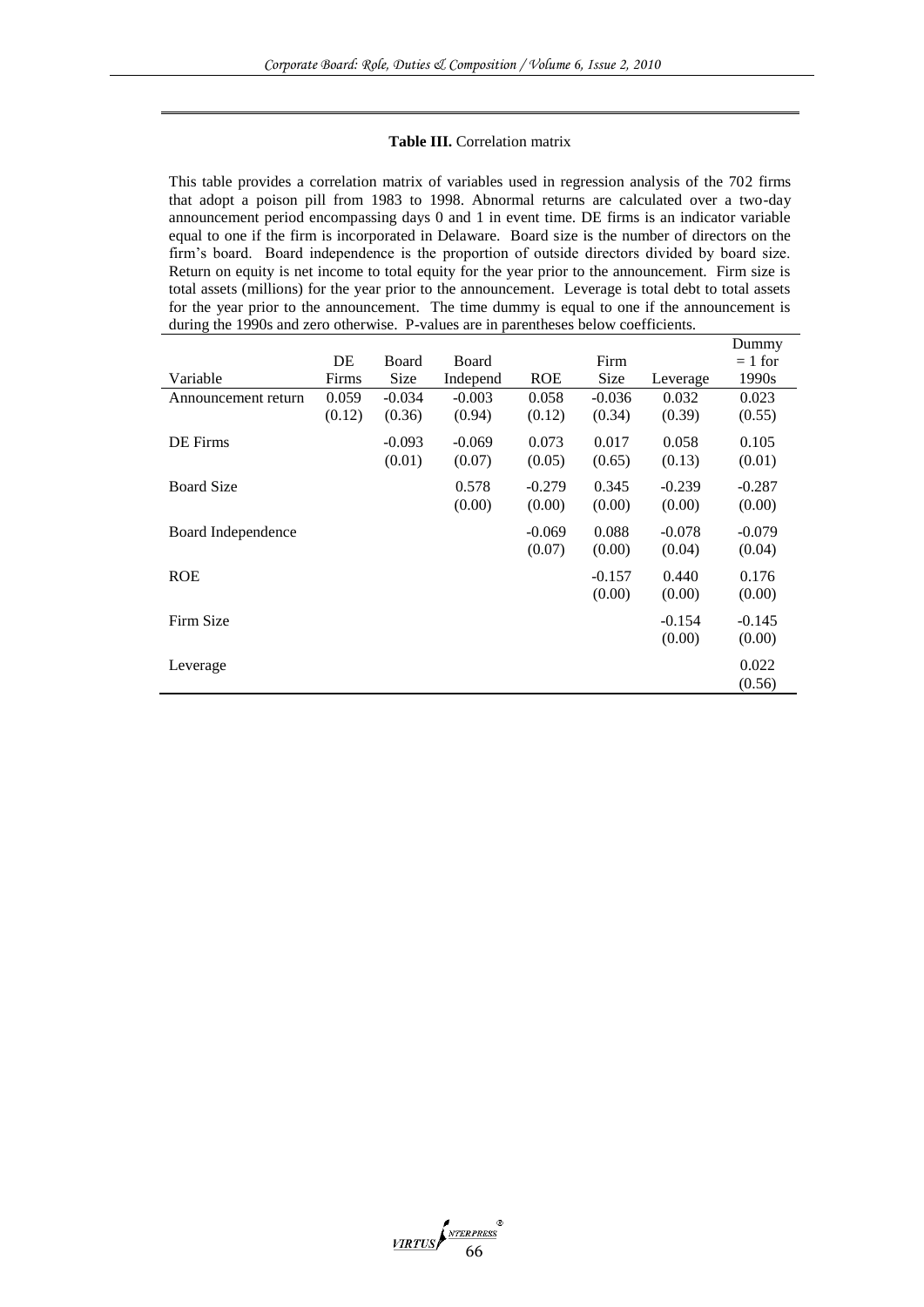# Table IV. Determinants of the abnormal returns for poison pill adoption announcements

This table details regressions of the two-day announcement returns (0, +1) surrounding poison pill adoptions. The dummy variable is equal to one if the firm is incorporated in Delaware and zero otherwise. Board size is the number of directors on the firm"s board. Board independence is the proportion of outside directors divided by board size. Return on equity is net income to total equity for the year prior to the announcement. Firm size is total assets (millions) for the year prior to the announcement. Leverage is total debt to total assets for the year prior to the announcement. The Time Trend is a binary variable equal to one if the announcement occurred during the 1990s and zero otherwise. Staggered board is a dummy variable equal to one if the firm has a classified board provision and zero otherwise. GDC Index is the total number of anti-takeover provisions taken from the IRRC database. T-statistics are in parentheses below coefficients.

| <b>Explanatory variables</b> | (1)      | (2)      | (3)       | Model: CAR = $f$ (Incorporation, board characteristics <sub>t</sub> , control variables <sub>t</sub> , time trend <sub>t</sub> )<br>(4) | (5)       | (6)       |
|------------------------------|----------|----------|-----------|-----------------------------------------------------------------------------------------------------------------------------------------|-----------|-----------|
|                              |          |          |           |                                                                                                                                         |           |           |
| Constant                     | $-0.005$ | 0.006    | 0.002     | $-0.007$                                                                                                                                | $-0.007$  | $-0.021$  |
|                              | (0.43)   | (0.97)   | (0.46)    | $(-0.70)$                                                                                                                               | $(-0.64)$ | $(-1.17)$ |
| $Dummy = 1$ if DE firm       | 0.010    |          |           | 0.010                                                                                                                                   | 0.010     | 0.011     |
|                              | (1.57)   |          |           | (1.46)                                                                                                                                  | (1.45)    | (1.25)    |
| Board size                   |          | $-0.001$ |           | $-0.001$                                                                                                                                | $-0.000$  | 0.000     |
|                              |          | (1.06)   |           | $(-0.31)$                                                                                                                               | $(-0.29)$ | (0.14)    |
| Board Independence           |          | $-0.006$ |           | 0.004                                                                                                                                   | 0.004     | 0.009     |
|                              |          | (0.55)   |           | (0.33)                                                                                                                                  | (0.33)    | (0.57)    |
| Return on Equity             |          |          | 0.001     | 0.001                                                                                                                                   | 0.000     | 0.000     |
|                              |          |          | (1.23)    | (1.06)                                                                                                                                  | (1.05)    | (0.87)    |
| Firm Size (Assets)           |          |          | $-0.002$  | $-0.002$                                                                                                                                | $-0.002$  | $-0.001$  |
|                              |          |          | $(-0.71)$ | $(-0.62)$                                                                                                                               | $(-0.62)$ | $(-0.33)$ |
| Leverage                     |          |          | 0.003     | 0.001                                                                                                                                   | 0.001     | 0.014     |
|                              |          |          | (0.13)    | (0.06)                                                                                                                                  | (0.06)    | (0.37)    |
| <b>Time Trend</b>            |          |          |           |                                                                                                                                         | 0.001     | 0.004     |
|                              |          |          |           |                                                                                                                                         | (0.04)    | (0.66)    |
| <b>Staggered Board</b>       |          |          |           |                                                                                                                                         |           | 0.003     |
|                              |          |          |           |                                                                                                                                         |           | (0.48)    |
| GDC Index                    |          |          |           |                                                                                                                                         |           | $-0.001$  |
|                              |          |          |           |                                                                                                                                         |           | $(-0.40)$ |
| Sample Size                  | 702      | 702      | 702       | 702                                                                                                                                     | 702       | 295       |
| R-squared                    | 0.004    | 0.002    | 0.004     | 0.008                                                                                                                                   | 0.008     | 0.017     |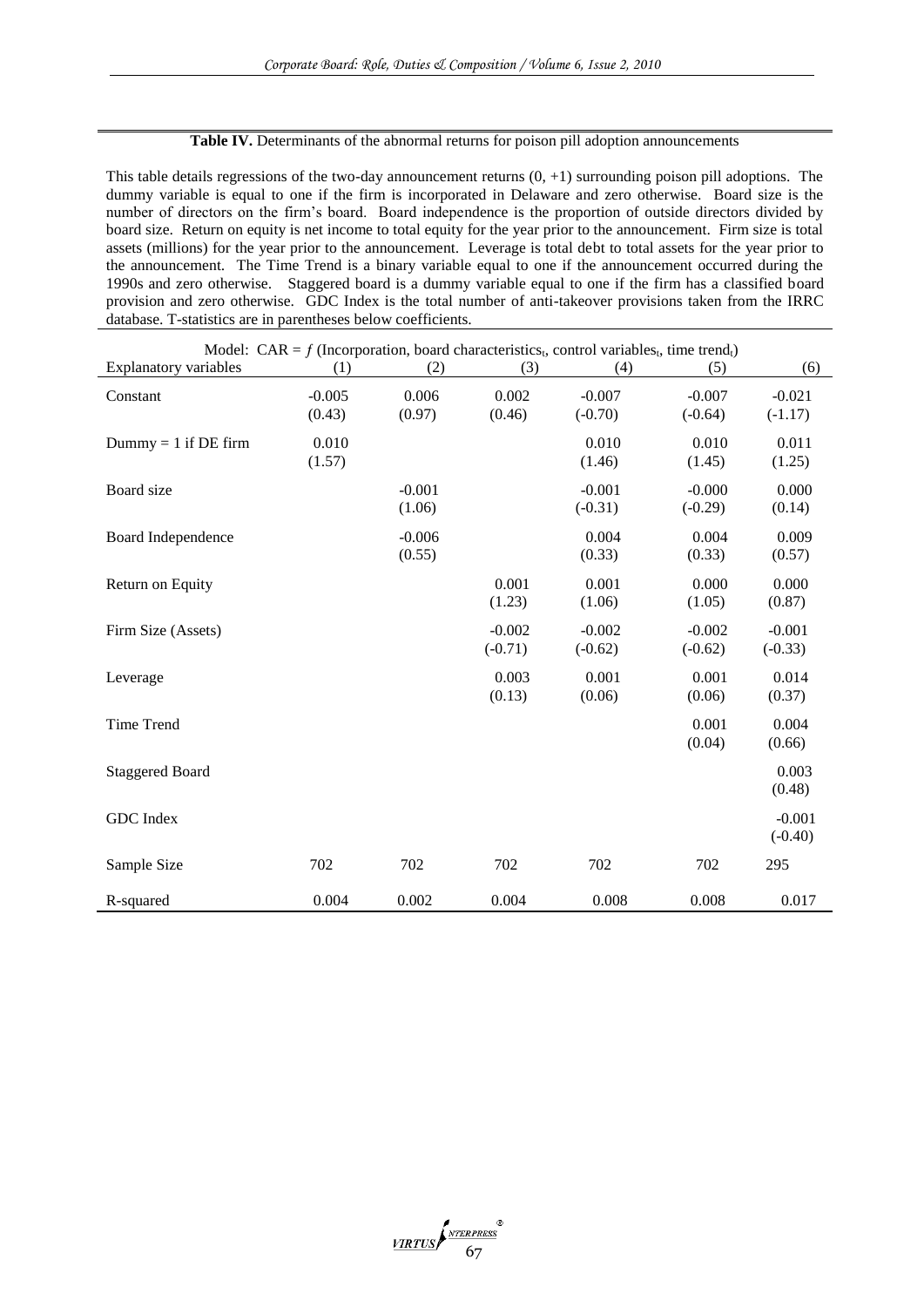## Table V. Takeover bids subsequent to adoptions of poison pills

This table details information on takeover bids for the three years following the adoption of a poison pill for firms from 1983 to 1998. The first column details our sample of Delaware firms. The second column provides details for our sample of non-Delaware firms. The third column provides a chi-square statistic (since variables are percentages) of the difference in means between the first two columns. Takeover bid incidence is the percentage of firms receiving a takeover bid within three years of adopting a poison pill. Completion rate is the percentage of takeover bids that are successful and Takeover bid \* Completion rate is the percentage of all firms that receive successful takeover bids. Multiple bids is for the sample of firms successfully acquired and is a binary variable equal to one if the target firm received more than one takeover attempt in the three years after adopting a poison pill. Deal attitude is a binary variable equal to one if the takeover was defined as hostile (resisted by target management). Merger premium is the merger premium is defined as the cumulative abnormal return from 30 days prior to the merger announcement date to five days after and is calculated using return data from the *Center for Research of Security Prices* (CRSP).

| <b>Variable</b>                | DE firms | <b>Non-DE firms</b> | Chi-square |
|--------------------------------|----------|---------------------|------------|
| Takeover bid incidence         | 16.11%   | 10.53%              | 1.38       |
| Completion rate                | 69.70%   | 50.00%              | 1.27       |
| Takeover bid * Completion rate | 11.20%   | 5.26%               | 2.65       |
| Multiple bids                  | 14.49%   | $0.00\%$            | 3.60       |
| Deal attitude $=$ Hostile      | 16.16%   | 10.00%              | 0.51       |
| Merger premium                 | 26.36%   | 24.00%              | 0.26       |